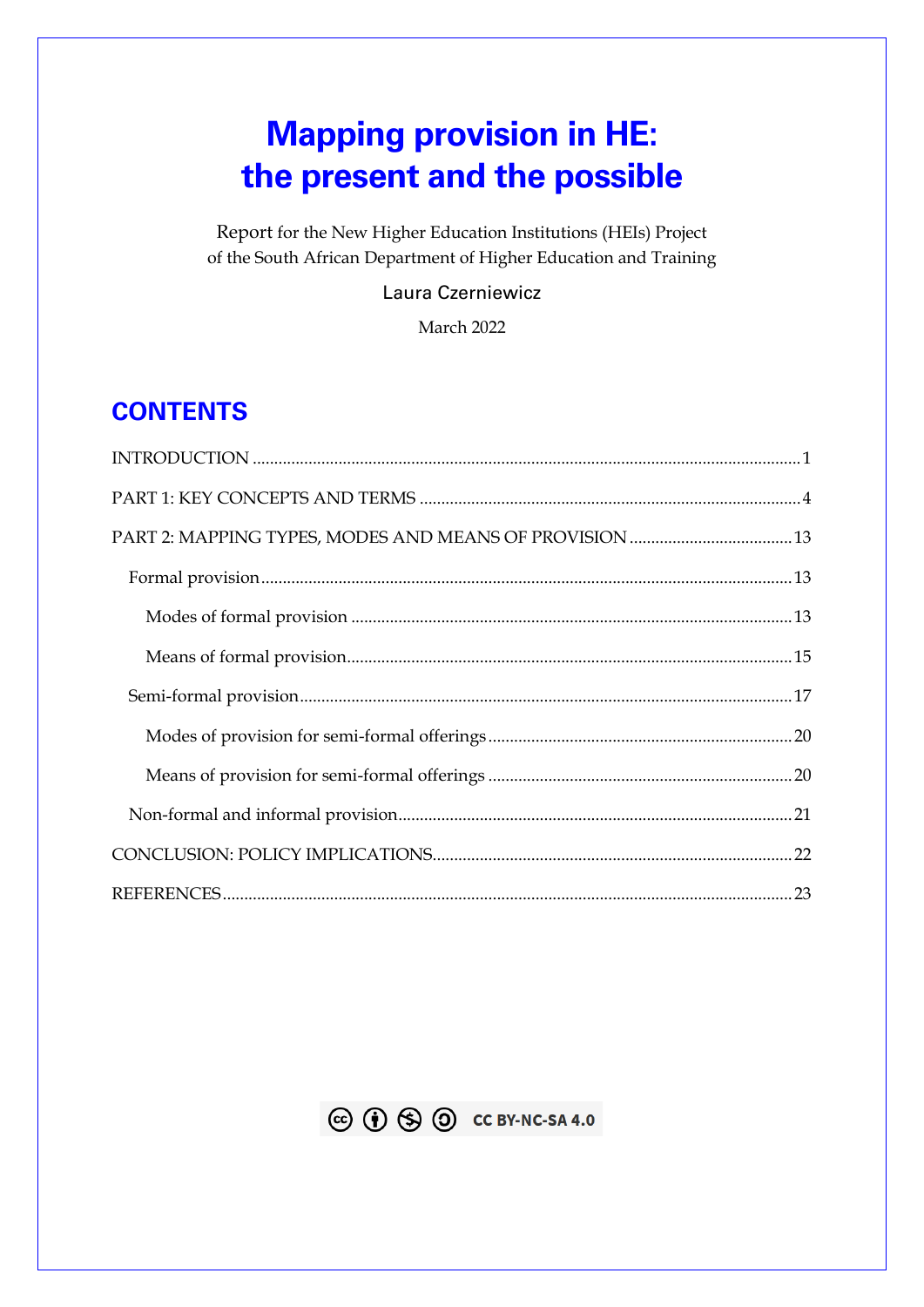## **INTRODUCTION**

This paper is about Higher Education (HE) teaching provision in terms of a) its language and key concepts b) the types, modes and means presently in existence in South Africa and emergent globally and c) the implications for policies and regulatory frameworks.

The context of the discussion is a global HE sector characterised by the following key trends.

- There is a drive towards increased flexibility of provision especially from employers and students
- Networked digital technologies are a key component of emergent types and modes of provision
- There is a tension between informal learning practices and formal offerings
- Attention is being paid to pathways between levels of formality, particularly between semi-formal and formal offerings, leading to the development of new types of offerings
- Current South African national regulatory frameworks are out of sync with and have not kept up with emergent opportunities and innovation

This papers has three parts.

**Part 1** explains the key terms relating to provision, shows where there is general agreement about key aspects of those terms and identifies where there are areas of confusion. This part also describes these terms in relation to current South African policy and regulatory frameworks.

**Part 2** maps the changing terrain of provision indicating the emergence and the possibilities of new types globally. It looks at the three types of provision – formal, semi-formal and informal- in terms of issues, modes and means. It articulates the boundaries, between different types of provision; of special interest are where these boundaries are becoming porous. Part 2 also looks the nature of new modes as well at how the means of provision are changing.

The conclusion outlines the implications for the policy and regulatory environment in South Africa.

The paper uses a framework comprising types and modes of provision (Figure 1). The concept of formality is used to differentiate types of provision with formal types of provision being accredited, semi-formal types of provision being recognised in some way, and non-formal types being neither accredited nor recognised. It also uses the term mode to describe the continuum of provision between fully face-to-face and fully online. The ways that types and modes of provision do and can intersect are shown by dotted lines. This is the arranging framework to organise this paper, with comments about the means of provision included in each section.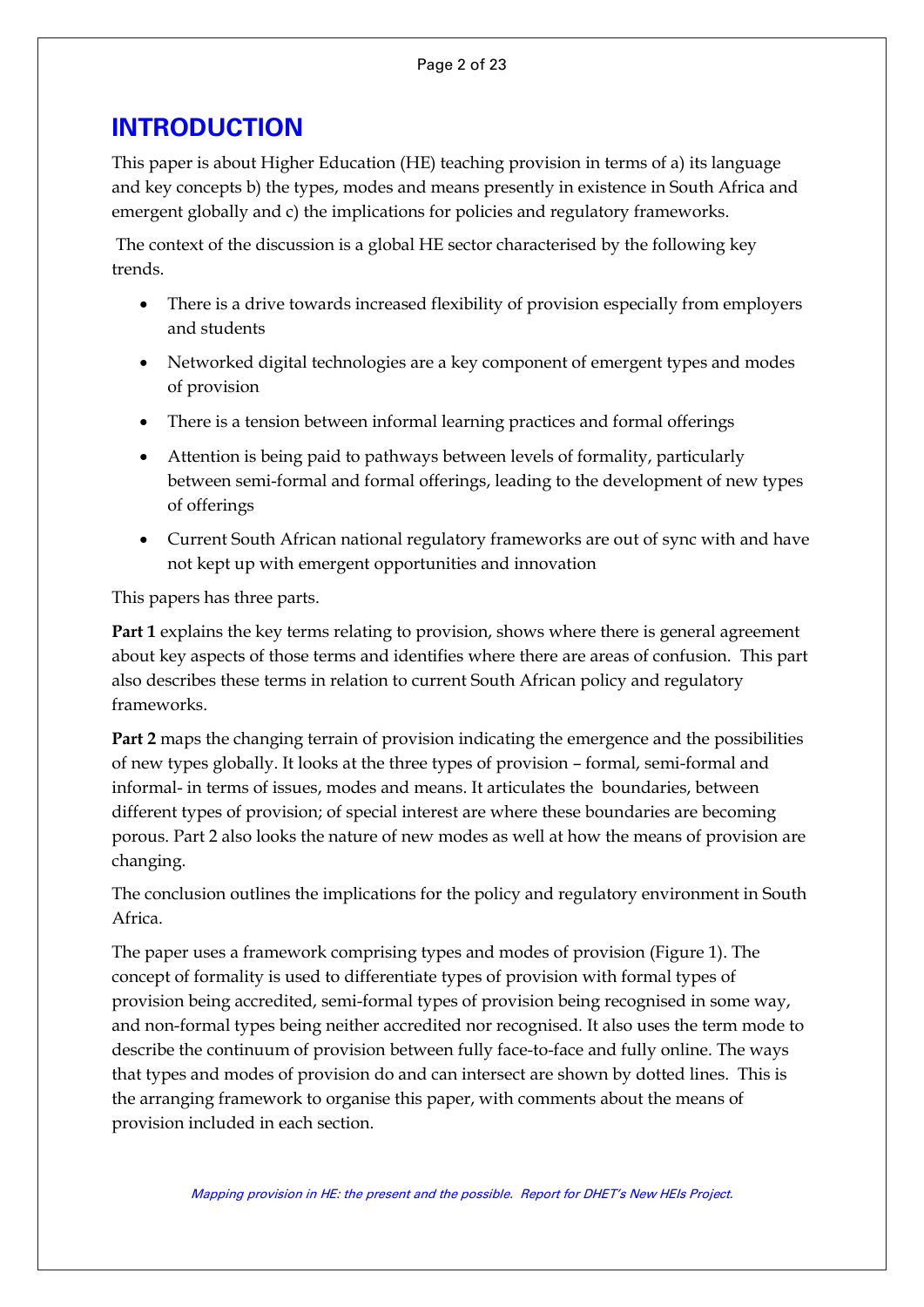



**Figure 1***. Framework for types and modes of provision Original versions in Czerniewicz et al., 2014; Walji et al., 2016*

Figure 2 (below) shows that even before the pandemic brought the digital to the fore in higher education, there had come to be a confluence between face to face and distance modes of provision with these new modes enabling new types of provision. Thus, despite extreme inequalities and unevenness of provision , it was possible for the Department of Higher Education and Training (DHET) to promote emergency remote teaching (ERT) when the pandemic began.

There is widespread agreement amongst higher education scholars that digitally-mediated modes of provision will continue to be central from now on partly because of the changes already taking place prior to the pandemic and partly because of the catalyst of the pandemic-induced pivot online.



**Figure 2: A chronology of the confluence of face to face and distance education, with new modes of provision. Adapted from Sharples https://twitter.com/sharplm/status/1034562474064924682**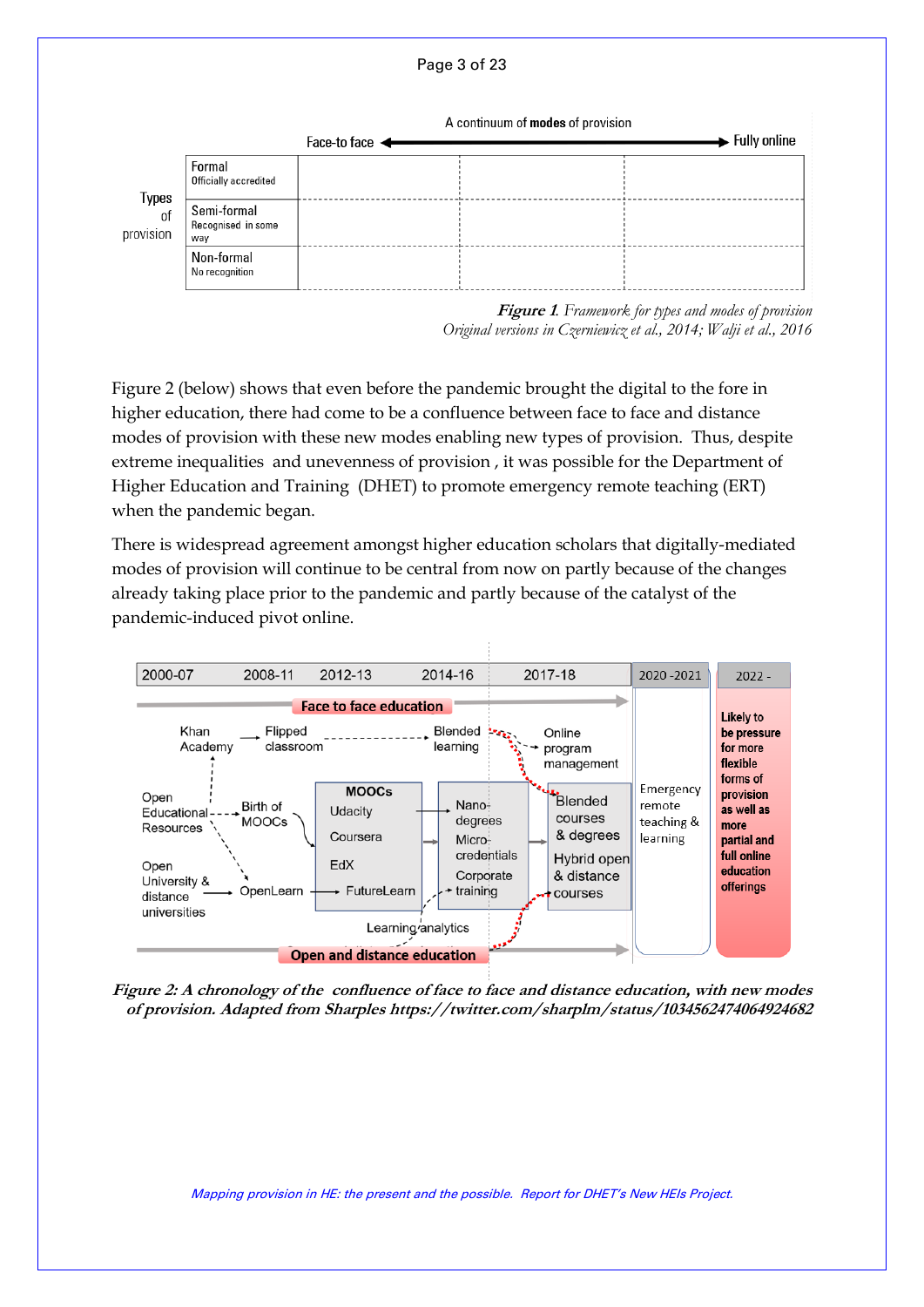# <span id="page-3-0"></span>**PART 1: KEY CONCEPTS AND TERMS**

The changing terrain of teaching and learning provision has spawned a proliferation of terms, most of which do not have unanimously accepted definitions, particularly as colloquialisms have developed.

The same term may well be used differently across the entire sector; indeed it may be that there is no consensus even within the same institution.

This means that when document is read or written it is necessary to have a shared understanding of what these concepts are. Key terms must be defined at the outset when writing and checked when reading.

To further confuse matters, some terms have very specific regulatory definitions which are neither widely used nor understood. When these exist, they are noted in this paper especially as they are likely to have consequences for practice. However, it cannot be assumed that these regulatory definitions are known or utilised.

### **Technology**

Over time, there have been four categories of technology: analogue, digital, networked digital and SMART technologies (the latter being an acronym for Self-Monitoring, Analysis and Reporting Technology). Although developed chronologically, they all still exist today in HE institutions in different contexts in South Africa and coexist in many places.. Their takeup reflects the stratified system in which technologies in South Africa and elsewhere are enmeshed.

**Analogue** technologies are non-digital; in classrooms these include the non-electronic such as pencil, paper and the like as well as electronic (non-digital) technologies such as overhead projectors.

Distance education in South Africa has long been associated with (analogue) paper course packs posted to students.

**Digital technologies** have microprocessors using binary numerical systems to represent data. Here computers offer one to one access to information; the device is a gateway to an abundance of information. Examples include language laboratories and CD ROMs. Such non-connected technologies were a precursor to the networked technologies which marked a profound change to teaching and learning, albeit unevenly articulated. These nonnetworked digital technologies are still used in South African HE institutions today.

**Networked digital technologies** change the terrain dramatically through the ability to connect machines and people, thus offering technology as a social medium, potentially an extension and growth of learning communities. Networked digital technologies loosen timeand place-bound limitations of earlier modes of delivery, although they do not fully untie them. For the possibilities of networked technologies to be realized, adequate devices and connectivity are a basic requirement.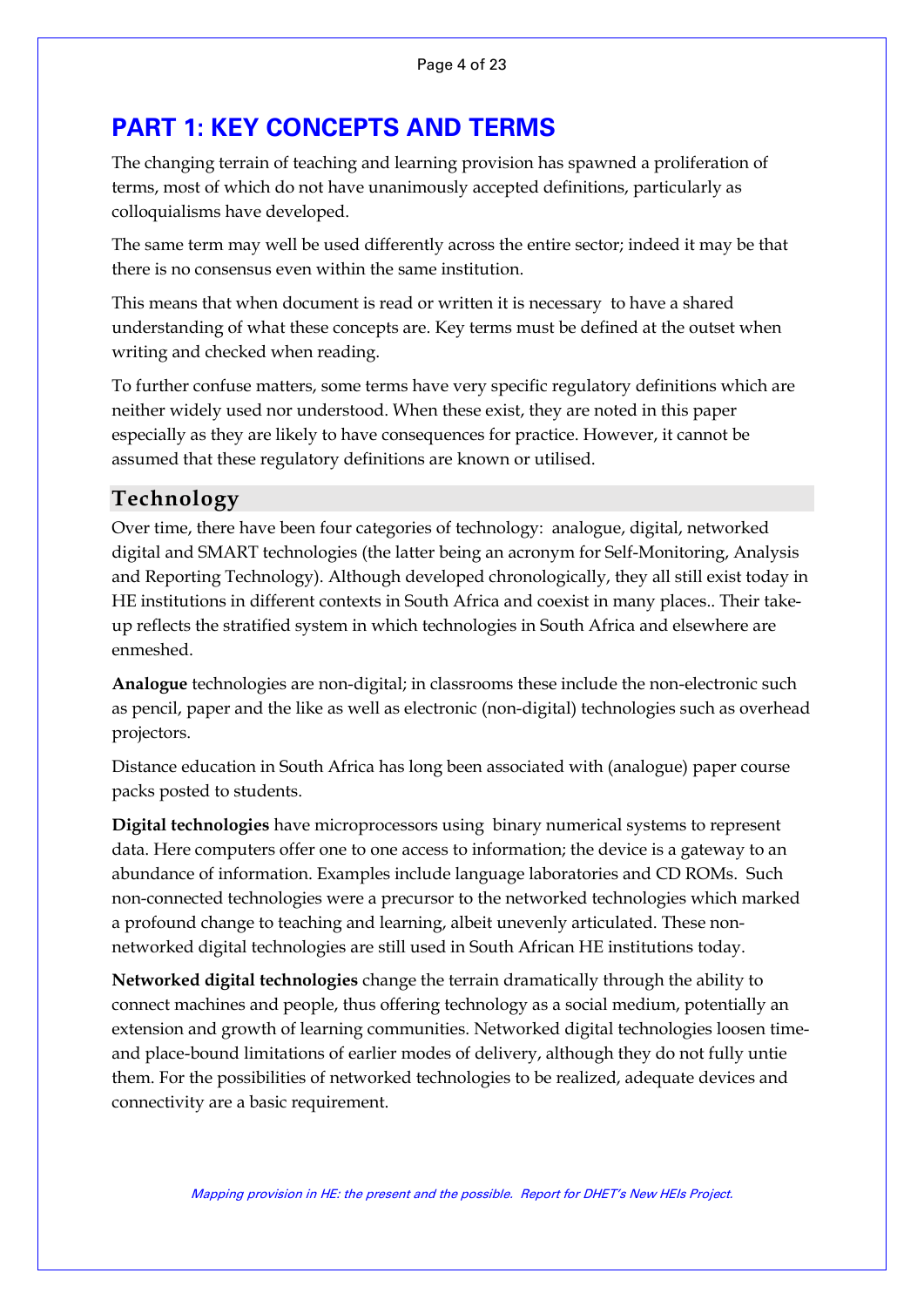**SMART technologies** lie at the heart of the current vision of the Fourth Industrial Revolution - "a fusion of technologies that is blurring the lines between the physical, digital and biological spheres (Schwab, 2016) - which is central to the South African state's vision for society and education. Smart technologies use some form of artificial intelligence (AI) or automation to interact, share, inform, monitor or modify users' behaviour and data. These technologies may be described as The Internet of Things (IOT) and include, for example, smartboards, student tracking devices, automated attendance systems and tutor bots. Such technologies have been leveraged to argue for revising curricula for digital futures as well as using AI to change pedagogy.

### **Formality**

Formality refers to the ways that types of provision are recognised.

This paper differentiates the categories of formality as follows:

- formal types are credit-bearing, linked to a qualification, accredited by a quality council and are part of nationally-recognised systems and frameworks ;
- semi-formal types are recognised in some way but not accredited; and
- non-formal are neither accredited nor recognised, yet have an underpinning structure or design some way.

Note that informal learning such as through daily life, peers, a community etc. is not included here, although it is, of course, important and valid.

SAQA's revised Policy and Criteria for Credit Accumulation and Transfer within the National Qualifications Framework (NQF) (as amended 2021, p.5-6) defines formal learning as "'learning that occurs in an organised and structured education and training environment, and that is explicitly designated as such".

It is interesting that in SAQA's 2014 Policy for Credit Accumulation and Transfer within the National Qualifications Framework, the definition of formal learning had an explicit reference to the link with qualifications viz: "leads to the awarding of a qualification or partqualification registered on the NQF". However, this connection between formal learning and qualifications was removed in the 2021 version (CHE, 2021).

SAQA's revised Policy Criteria for Credit Accumulation and Transfer within the NQF (as amended 2021, p.5-6) defines informal learning as "Learning that results from daily activities related to paid or unpaid work, family or community life, or leisure; it can include deliberate self-teaching".

This same document defines non-formal learning as "Planned learning activities not explicitly designated as learning towards the achievement of a qualification or partqualification; it is often associated with learning that results in improved workplace practice and can include deliberate self-teaching or with educational offerings provided by nongovernmental organisations." This overlaps with what semi-formal learning in this paper,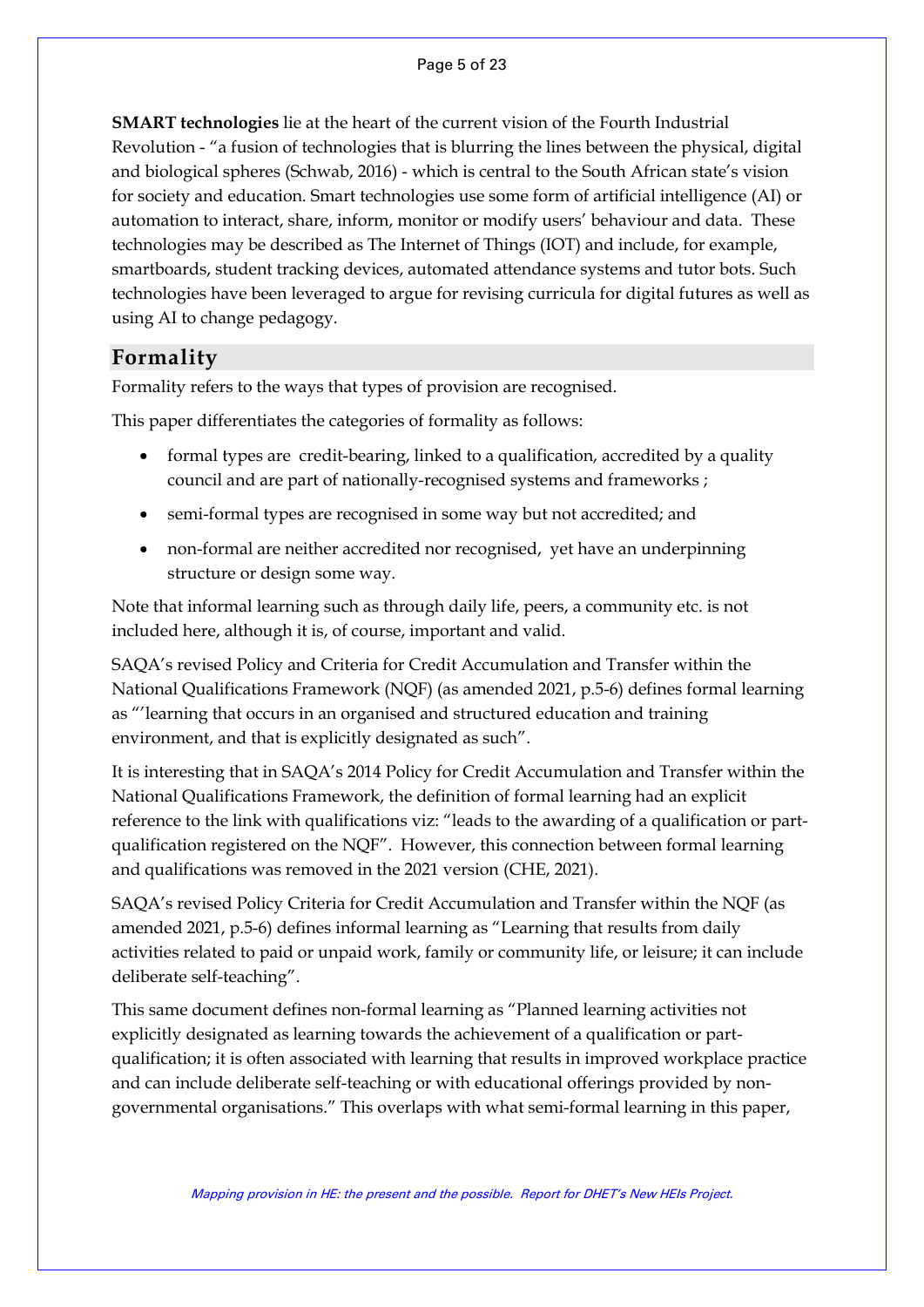#### Page 6 of 23

which is the area where new forms of credentialing and global frameworks have been and continue to be set up. Many of these are developed in close liaison with industry partners as discussed later.

The literature sometimes categorises everything that is not formal as non-formal. This loses the important distinction between alternative form of recognition and offerings with no recognition at all. While non-formal is broadly speaking indeed that which is not formal it comprises: forms of learning which are recognised in some way (semi-formal), forms of organised and structured learning which receive no recognition (non-formal); and completely unstructured learning (informal)

In summary

|             | <b>SA policy</b>                                                                                                                                                                                                                                                                             | <b>Emergent types of provision</b>                                                                                                                                                                                                             |
|-------------|----------------------------------------------------------------------------------------------------------------------------------------------------------------------------------------------------------------------------------------------------------------------------------------------|------------------------------------------------------------------------------------------------------------------------------------------------------------------------------------------------------------------------------------------------|
| Formal      | Credit-bearing, accredited by a<br>quality council and part of<br>nationally recognised systems and<br>frameworks<br>Note that the SA policy documents<br>no longer make an explicit link to<br>qualifications                                                                               | Credit-bearing, accredited by a quality<br>council and part of nationally recognised<br>systems and frameworks<br>However, there is an explicit link to<br>qualifications                                                                      |
| Semi-formal | SA policies do not deal with<br>emerging forms of recognition such<br>as credentialling and stackability.<br>There is no semi-formal category<br>Form of movement from the non-<br>formal to the formal is through<br>Recognition of Prior Learning<br>(RPL) processes.                      | Recognised in some way but not<br>accredited<br>Called credentialized when recognised<br>by an educational institution<br>Called recognised when acknowledged<br>by other structures and institutions<br>Often a gateway into formal offerings |
| Non-formal  | Planned learning activities not<br>explicitly designated as learning<br>towards the achievement of a<br>qualification or part-qualification;<br>learning that results in improved<br>workplace practice; can include<br>educational offerings provided by<br>non-governmental organisations. | Neither accredited nor certified, yet with<br>an underpinning structure or design of<br>sorts.<br>For example, a single component of<br>planned learning such as an activity or a<br>textbook.                                                 |
| Informal    | Learning from daily activities<br>including self-teaching                                                                                                                                                                                                                                    | Informal<br>There is no planning or design for<br>recognition                                                                                                                                                                                  |

*Table 1: Current South African policy definitions of types of provision compared with global emergent forms of provision*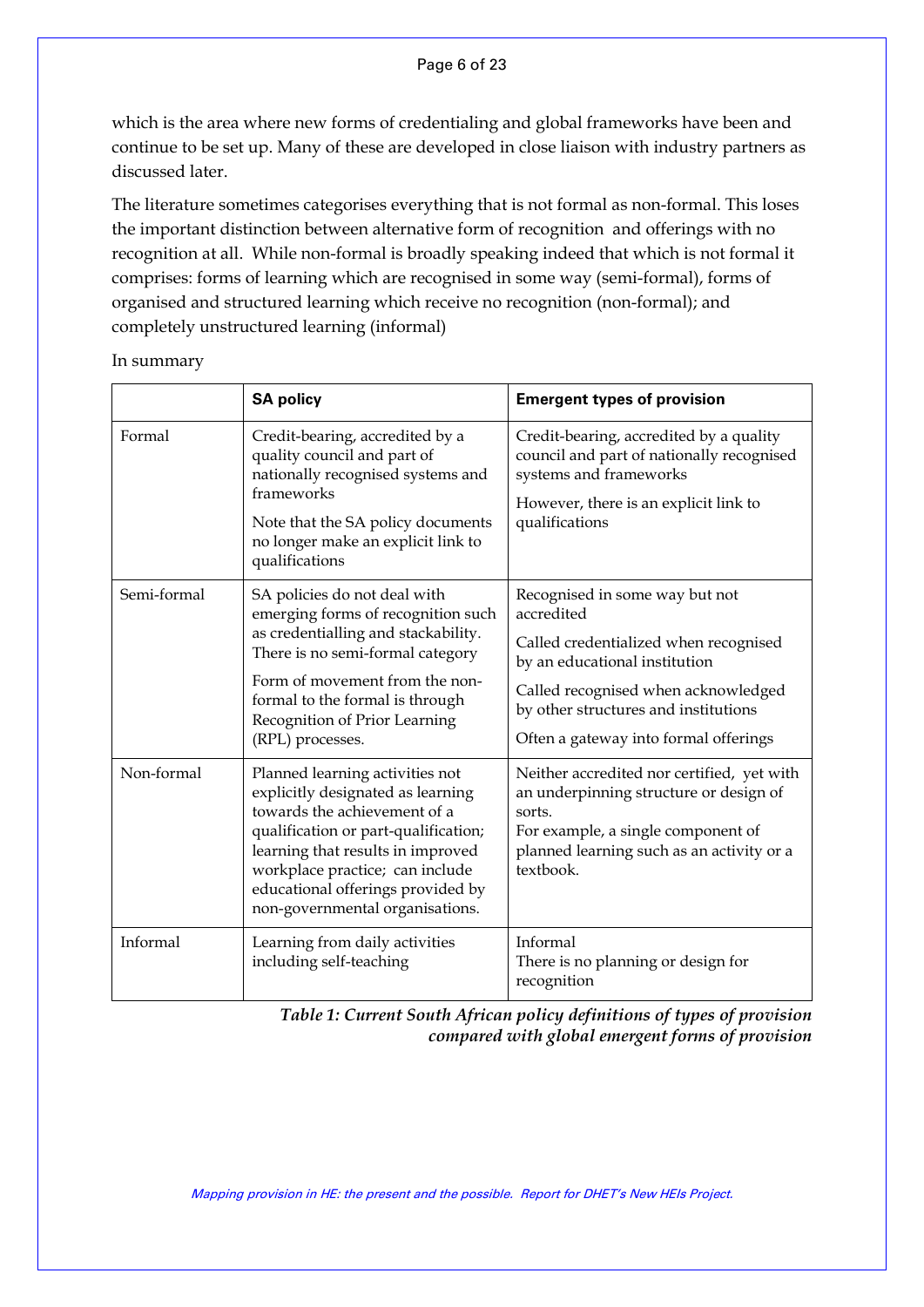### **Mode**

The mode of a course or qualification is sometimes described as the method of delivering teaching. The term "delivery" is problematic because it suggests "handing over" knowledge as a fixed entity rather than engaged learning. DHET describes the delivery mode as being the mode through which the student interacts with institutional lecturers or supervisors. It is the mode which determines the medium through which the teaching and learning happens. Reference to the mode at this moment in HE generally refers to whether and how teaching and learning happens online.

According to 2014 DHET documents there are only two models: contact and distance.

Contact mode: The course involves personal interaction with institutional teachers or institutional supervisors, through lectures, tutorials, seminars, practicals, supervision, or other forms of required work, and occurs at the institution's premises or a site of the institution.

Distance mode: The interaction with institutional teachers or institutional supervisors is undertaken through "distance education" techniques (eg through the use correspondence, telematics, or the internet).

There were previously three modes: contact , distance and mixed-mode. Ironically, given the global drive towards flexibility, the mixed mode option was dropped in 2014.

Thus the current modes as defined by DHET are binary and do not capture the affordances of digital media for offering varied and flexible provision. The current designated modes have a direct impact on funding which constrain explorations of flexibility and innovation.

### **Face-to-face mode**

Face to face mode can also called "in person" or "contact" mode.

The assumption with face-to-face provision is that it is synchronous, and bounded by time and place, hence within a fixed calendar on campus.

Sometimes a distinction is made between using or not using digital technologies at all. Thus, the terms digitally-mediated or technology-enabled in person teaching.

Face-to-face provision is increasingly likely to be supported in some way by digital networked technologies. This may for example flipped classroom approaches, the use of digital resources and so on, and is one way that blended learning is understood to occur.

In South African legislation, face-to- face is called **contact mode**. This assumes personal interaction with institutional lecturers or institutional supervisors and occurs at the institution's premises or a site of the institution.

### **Distance education**

There is general agreement that distance education separates the educator, the student and the physical learning and teaching environment.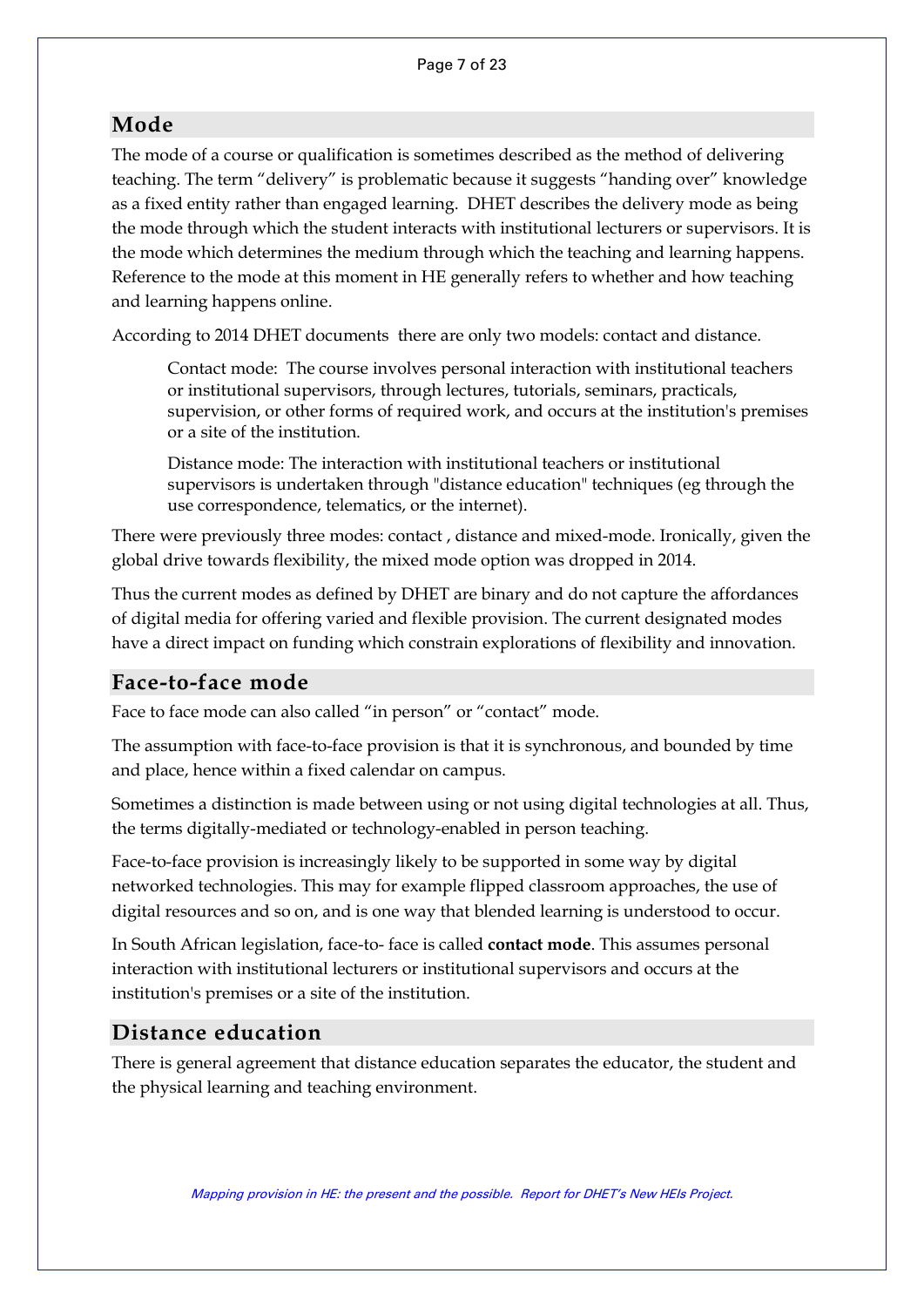Traditional distance education is asynchronous with no or occasional design for students and staff to meet in person. As distance education has shifted online, some synchronous online activities have been possible, although these have been constrained by access inequities and time zone differences.

Although distance and digital are quite often conflated, it cannot be assumed that distance education uses networked digital technologies; thus distance education does not equal online education. Distance education has historically been postal and paper based.

In South Africa, while the DHET's 2014 "Policy for provision of distance education in South African universities in the context of an integrated post-school system" acknowledges continua of pedagogy and modes, it does not consider online as an essential strategy for distance education.

Whether or not a qualification is accredited as contact or distance has real financial consequences. For the input subsidy (the subsidy received for students registered in courses) at NQF 5-8 the input subsidy is halved. At NQF 9 and 10 (Master's and doctoral study) there is no impact on input subsidy nor is there any impact at any level for the output subsidy (the subsidy received for students who graduate) based on mode of provision.

### **Online education**

In defining the term "online education" one needs to differentiate between fully online and partially online.

A fully online programme or course would include online assessments and online examinations, so that the entire qualification can be undertaken at a distance from the awarding institution.

Many online programmes include an in-person examination. Any document using the terms online programme or online course need to be very clear about the parameters, especially whether exams and assessments are online too or not. When there is any face to face aspect, like exams or laboratory sessions, it is more accurate to say "partially online".

Online education may refer to a qualification or to a course. In South Africa, this is a relevant distinction because of the difference in subsidy between distance and contact provision. Within a programme, it is possible for a course to be offered fully online with no impact on output subsidy. If a course is coded as distance it receives half the input subsidy.

There is no specific definition of online education in the SA policy documents. The 2013 White Paper for Post-School Education and Training talks of "e-learning" which exists "on a continuum, ranging through categories including digitally supported, digitally dependent, Internet-supported, Internet-dependent and fully online" (2014a, p. 49).

The White Paper uses the terms "blended" and "online" learning together saying that they would be a way of offering niche programmes, especially at postgraduate level (DHET, 2014a, p. 51).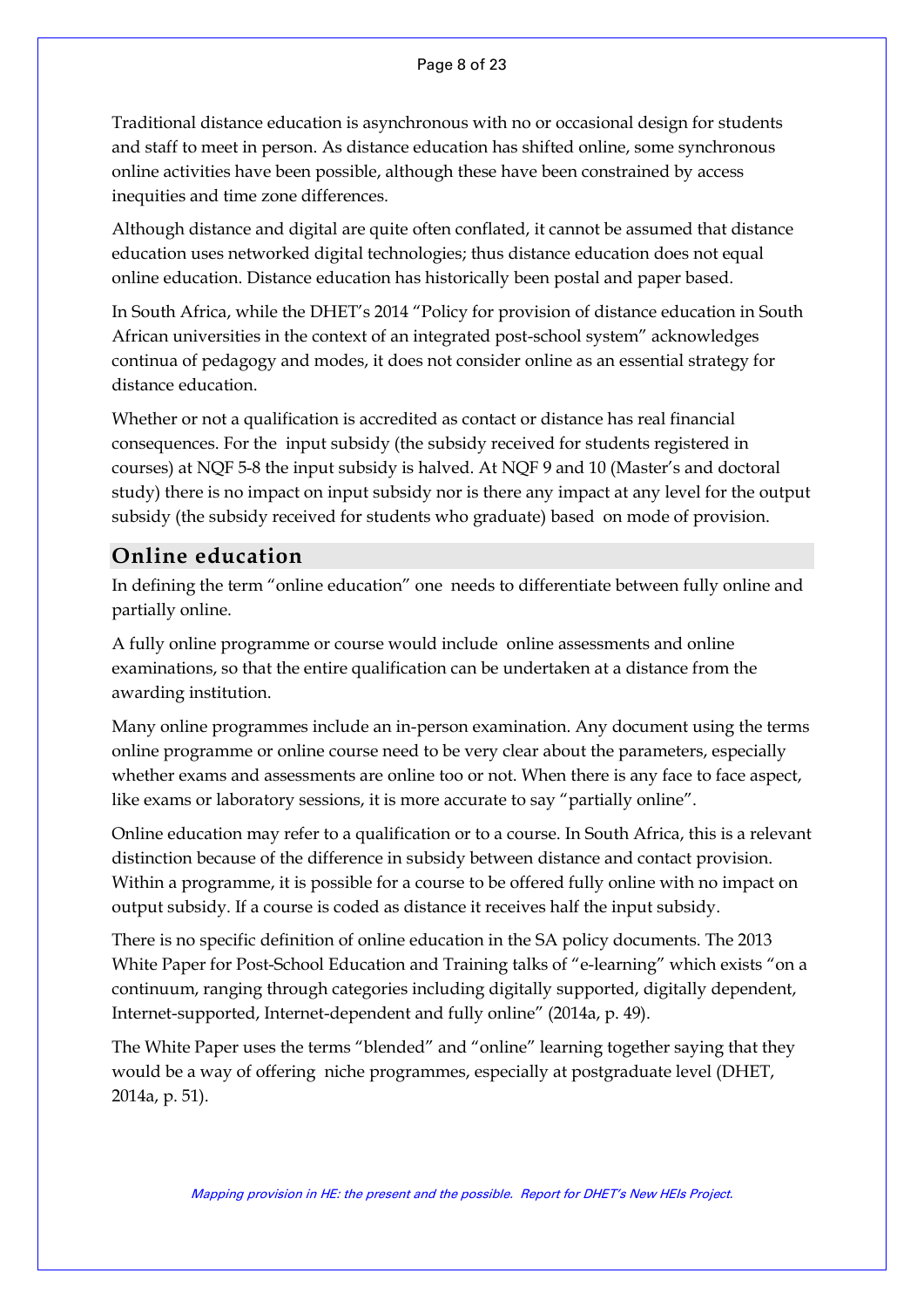### **Blended learning**

Blended learning is widely used but can mean different things. It is sometimes used interchangeably with online education. Generally it means a blend of some kind - but which kind of blend is not always clear.

There is general agreement that blended means a mixture of face-to-face place based learning and teaching and online teaching and learning. This can happen at different levels of a qualification or course and in different configurations.

Blended can mean that a largely face to face form of provision has a digital component. Thus, a face-to face or contact course can be blended, for example if it uses a flipped classroom approach. Blended in this case means supported by technology.

Blended can also mean that some classes/courses are online and some are in person. This is also often known as **hybrid**. These two terms are often used interchangeably.

In South Africa, until recently block release programmes were not blended. But when the periods between block weeks include teaching and learning activities online, the programme can be described as blended. A blended block may combine intensive face-to-face sessions as one day or half days with regular online tutorial/seminars for activities and interaction as well as online content and resources.

The pandemic saw the rise, especially in the United States, of **hyflex** provision. In this case the course offering is offered simultaneously in person and online, and students may choose which to attend. The educator is thus teaching both in person and virtually at the same time.

A rare use of the term blended is to describe courses which blend both synchronous and asynchronous teaching strategies in online courses and programmes as per example described in the Commonwealth of Learning model (see Cleveland-Innes & Wilton, 2018).

# **Hybrid education**

Hybrid education and blended learning are often used interchangeably.

Hybrid education often means that students attend some classes online and some in person. This can happen at the level of the course or the programme. These interactions may be either synchronous or asynchronous

However, hybrid learning less frequently refers to the kind of digitally-mediated support described in the previous section where technology is used to support face-to-face teaching.

### **Remote education**

Provision being described as "remote" was rare; the term only became popular at the outset of the Covid-19 pandemic when Emergency Remote Teaching became the default response to university closures (Hodges et al., 2020). This was an acknowledgement that the speed at which face-to-face provision moved online made it impossible for the normal planning required for proper online education to be implemented.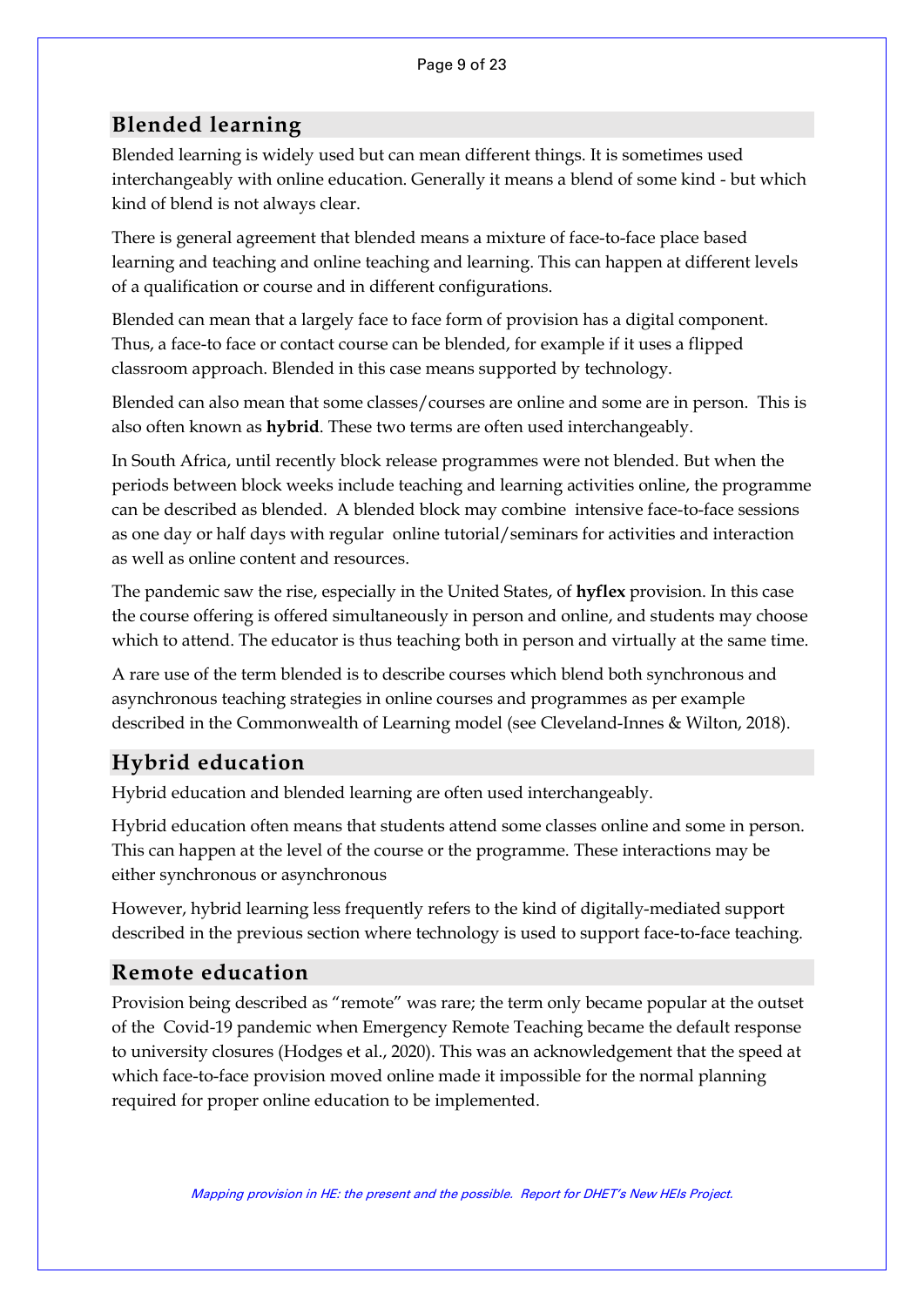## **Qualification**

A qualification can be defined as the formal recognition and certification of learning achievement awarded by a higher education institution and that is registered on the HEQSF the South African NQF (CHE, 2021).

A qualification is sometimes confused with a **programme**, which can be defined as a purposeful and structured set of learning activities designed to enable a student to meet the outcomes necessary for the award of a qualification.

### **Accreditation**

Accreditation refers to the process of a qualification being approved. In South Africa this involves a detailed protocol: approval from the university, then DHET which evaluates and approves whether that qualification can be included in the programme and qualification mix, i.e. whether and institution will be allowed to offer the qualification, and for which subsidy can be gained. After DHET approval, universities apply to the quality council, the Council on Higher Education (CHE) through its statutory committee, the HEQC for accreditation. All qualifications are registered on a South African Qualifications Authority (SAQA) database which provides the record of legitimate qualifications.

Various professional bodies in South Africa, such as the Engineering Council of South Africa (ECSA) and the Health Professions Council of South Africa (HPCSA), have at the core of their mandates, the accreditation of qualifications on offer at universities that lead to a profession, like an engineer or medical doctor.

An additional consideration is the need for dual accreditation in professional qualifications. The CHE will not accredit such qualifications if they are not also accredited by the relevant professional body, even if they are not a statutory body.

## **Certification**

Certification is often confused with accreditation, but refers only to the document students are provided with if they are awarded a qualification or part qualification that is registered on the NQF.

Such certification is usually a 'license' to practice and is granted on the basis that the necessary HE-based qualification has been successfully completed – to allow entrance to professional training and education, that is assessed by the professional body.

### **Recognition**

Recognition means acknowledgment and acceptance as valid quality learning. Learning outcomes (LOs) are formally acknowledged by a learning provider through the act of issuing a credential to the learner usually on the basis of a completed assessment. Learning outcomes (LOs) can also be recognised by an educational institution (which has or has not provided the learning offer) or an employer formally granting the learner the right to access or progress in educational or employment activities.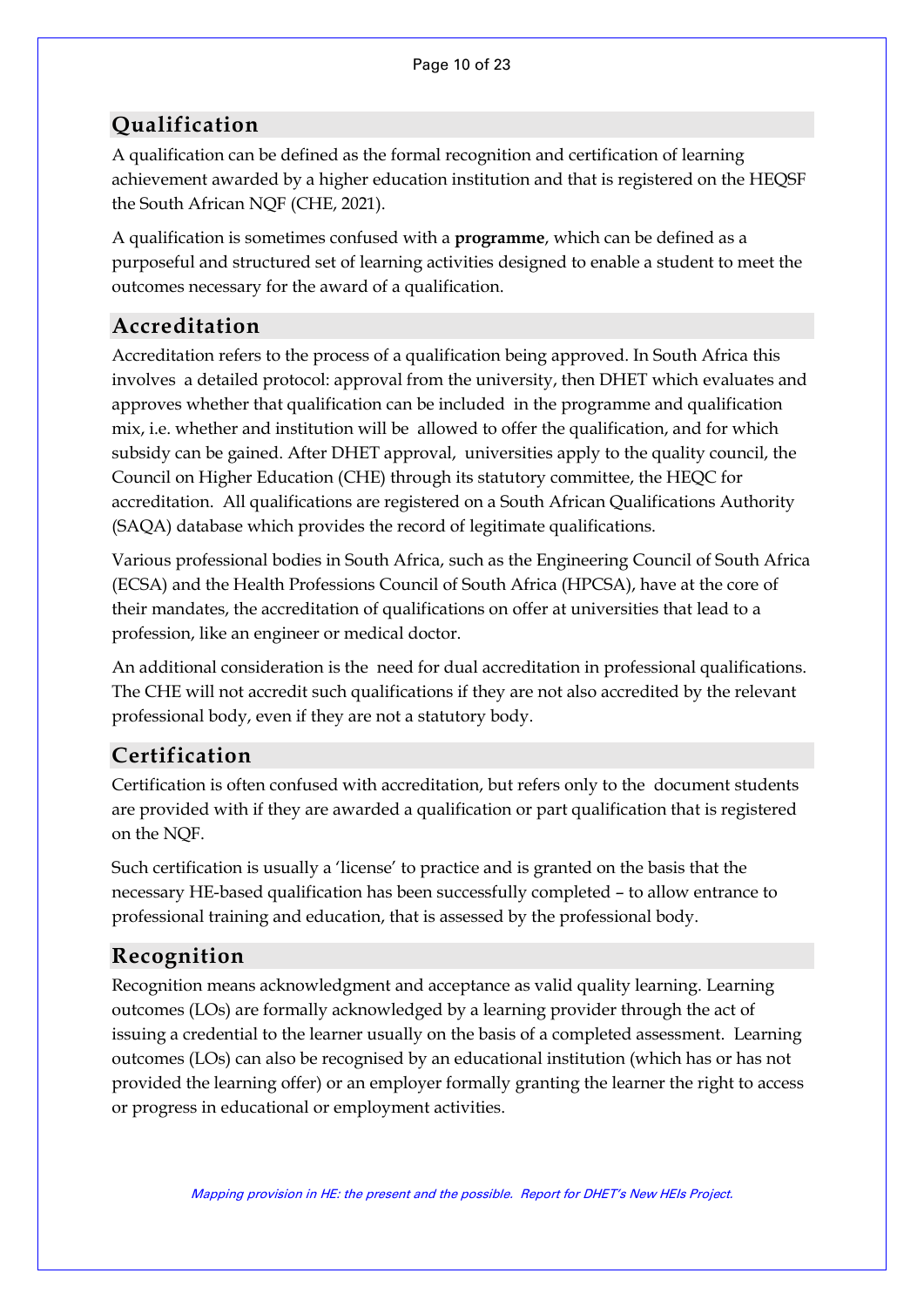Recognition has five dimensions (Witthaus et al., 2016):

- 1. Learning outcomes being issued a **credential** a formal acknowledgement- by an institution, on the basis of a completed assessment. These credentials may be at a granular level below that of a course in a formal system in which case they are called **microcredentials** (see below). In South Africa, microcredentials do not yet exist. Where they do exist, microcredentials may also be combined in which case they are called **stackable.**
- 2. Credentials being accepted at an educational institution as a valid proof of learning, and in some cases being regarded as equivalent to formal credits towards a qualification
- 3. An employer accepting the credential as valid for entry to professional employment
- 4. Acceptance by society in general as credible and authentic
- 5. **Recognition of prior learning** as access to formal qualifications and formal courses is a form of recognition with explicit regulation policies RPL does not require a credential

### **Microcredentials**

These are credentials in forms which are recognised by institutions and externally. They are competency-based which means they are linked to skills, hence they are largely professional and vocational.

Microcredentials allow students to gain recognition for smaller units of learning rather than having to complete an entire degree or diploma before being certified. These small units can be recognised in various ways especially through **badges** and digital badges.

Open courses can be combined in various ways; commonly known as being stackable. This is an emergent space where there is vying for stackable combinations and forms to become dominant as well as for brand names to become proprietary eponyms (the way that "to google" has become a generic term for searching online, when Google is simply one very rich private company, and there are other search engine options which exist).

Nano-degrees are combinations of vocational courses offered by Udacity, which states explicitly that these are offered with industry partners and are not accredited.

Specialisations are offered by Coursera (at the time of writing there are more than three hundred of these).

Micro masters are offered by EdX 2U and others and are not formally accredited qualifications as in the formal sphere.

Expert Tracks are offered by the Futurelearn platform as a set combination for specialist skills. Students receive digital certificates.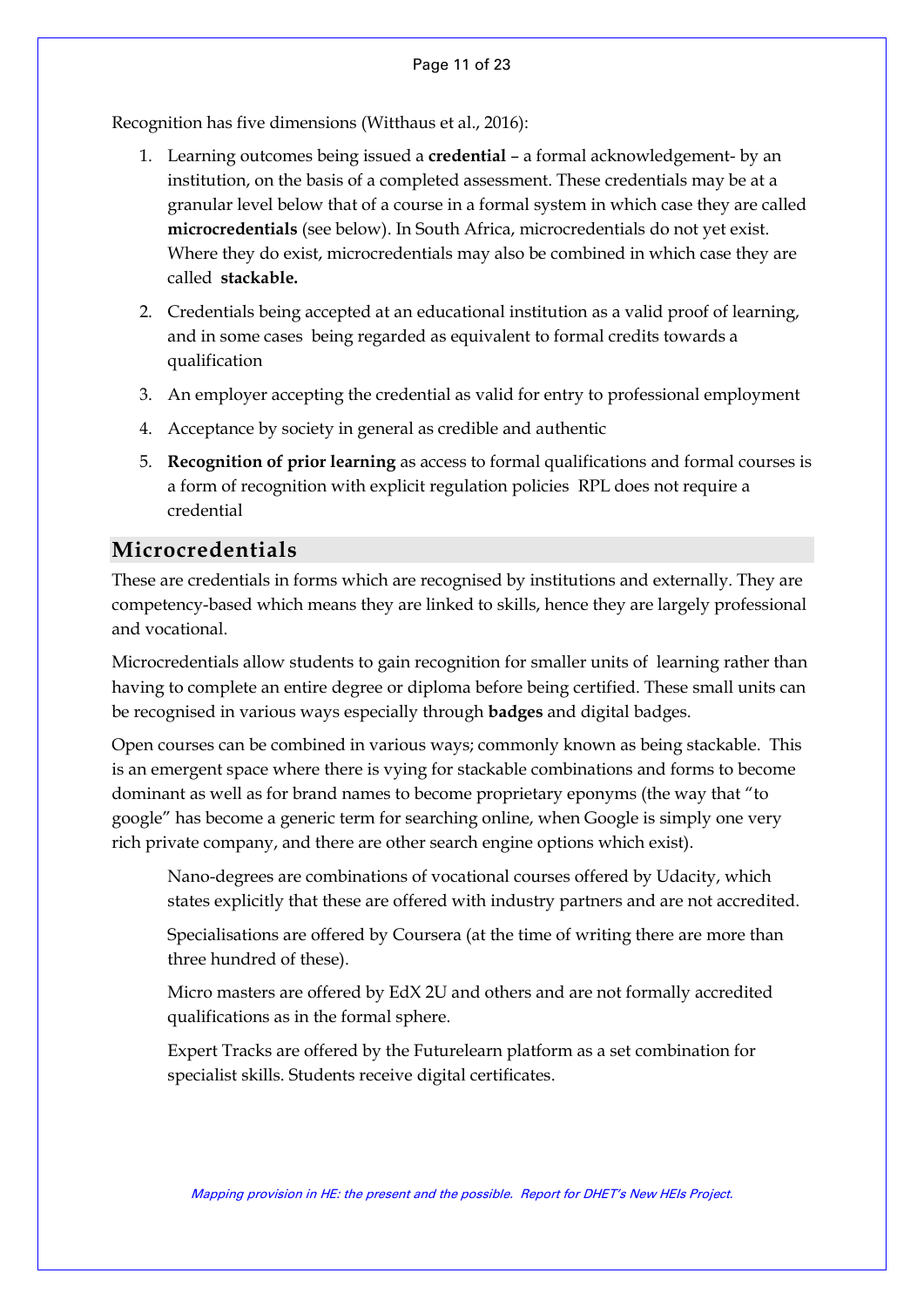Microcredential frameworks are developing apace globally and are forming a world of their own in the semi-formal space.

Importantly, they can also provide a gateway into the formal sphere of accredited qualifications (where they sometimes called macro degrees).

In some cases, microcredentials can be credit-bearing parts of an existing degree, which can provide access to that degree.

South Africans may relate microcredentials to the 'unit standard' idea, which raised the concern about loss of coherence in competency development that would normally characterise a 'qualification'.

### **Course**

A course is collection of teaching and learning activities designed by educators.

It may be stand alone and self directed, which means that students can take an online course without an educator being synchronously present. These are sometimes called **self paced**.

The fact that a course is **designed** for specific **outcomes** makes it different from a curated set of resources, even one which includes recordings of educators lecturing on a disciplinary topic.

Courses can be credit bearing or non credit-bearing.

Credit bearing courses are part of accredited qualifications.

Non credit bearing courses are not part of accredited qualifications. Nevertheless it is clear that there is increasing acceptance of non credit bearing courses if there are appropriate quality assurance mechanisms in place. Such courses are often used as part of alternative frameworks.

<span id="page-11-0"></span>They may also be accepted as being "credit-worthy" and therefore used as gateways into formal qualifications. It is in this instance that the firm line between formal and semi-formal is breached.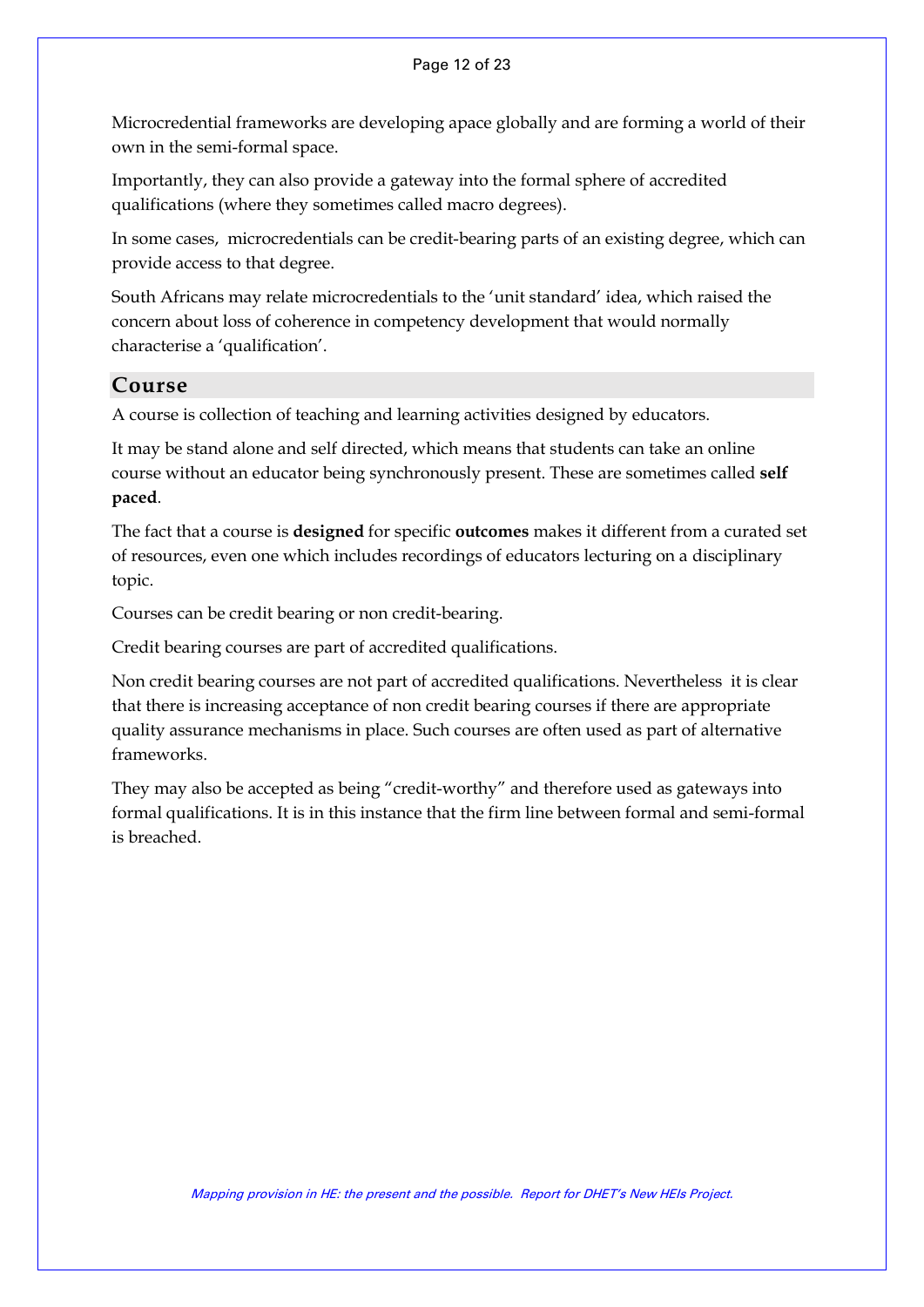# **PART 2: MAPPING TYPES, MODES AND MEANS OF PROVISION**

### <span id="page-12-0"></span>**Formal provision**

This section describes the current regulatory situation in South Africa and considers it in relation to global trends. It also considers modes and means of formal provision.



### *Figure 3: Formal provision*

Formal provision in South Africa is determined by the National Qualifications Framework (NQF) Act (2008). This comprises three sub-frameworks: the Higher Education Qualifications Sub-Framework (HEQSF) (2014), the General and Further Education and Training Qualifications Sub-Framework (GFETQSF) and the OQSF. The relationships between them are spelt out in the Government Gazette No 44031 (2020).

The HEQSF aims to provide one single integrated framework through which qualifications from all higher education institutions (HEIs) in South Africa, irrespective of their different historical backgrounds, would relate to one another and to facilitate access, articulation, credit accumulation and transfer (CAT). The National Plan for Post-School Education and Training (NPPSET) 2019 – 2030 provides a roadmap to build a highly coherent, integrated and well-coordinated and articulated PSET system (CHE, 2021).

The forms of qualifications are: post-graduate diploma, Masters degrees (2 types), Higher certificate, doctoral degree, Diploma (2 types), Bachelors degrees (3 types), Honours degrees, advanced certificate and advanced diploma.

The system goals inter alia aim to provide an improved interface between education and training institutions and the world of work as well as enhanced recognition for different forms of learning to expand equitable access by all sections of the population to quality education.

### <span id="page-12-1"></span>Modes of formal provision

#### *Face to face mode*

Traditional university teaching assumes face-to-face to mean lectures, seminars, tutorials, laboratories in the same place at the same time, where students and educators 'share oxygen'. As noted in Part 1, face-to-face teaching is also called "in person" or contact mode, the latter being the term used in SA policy frameworks.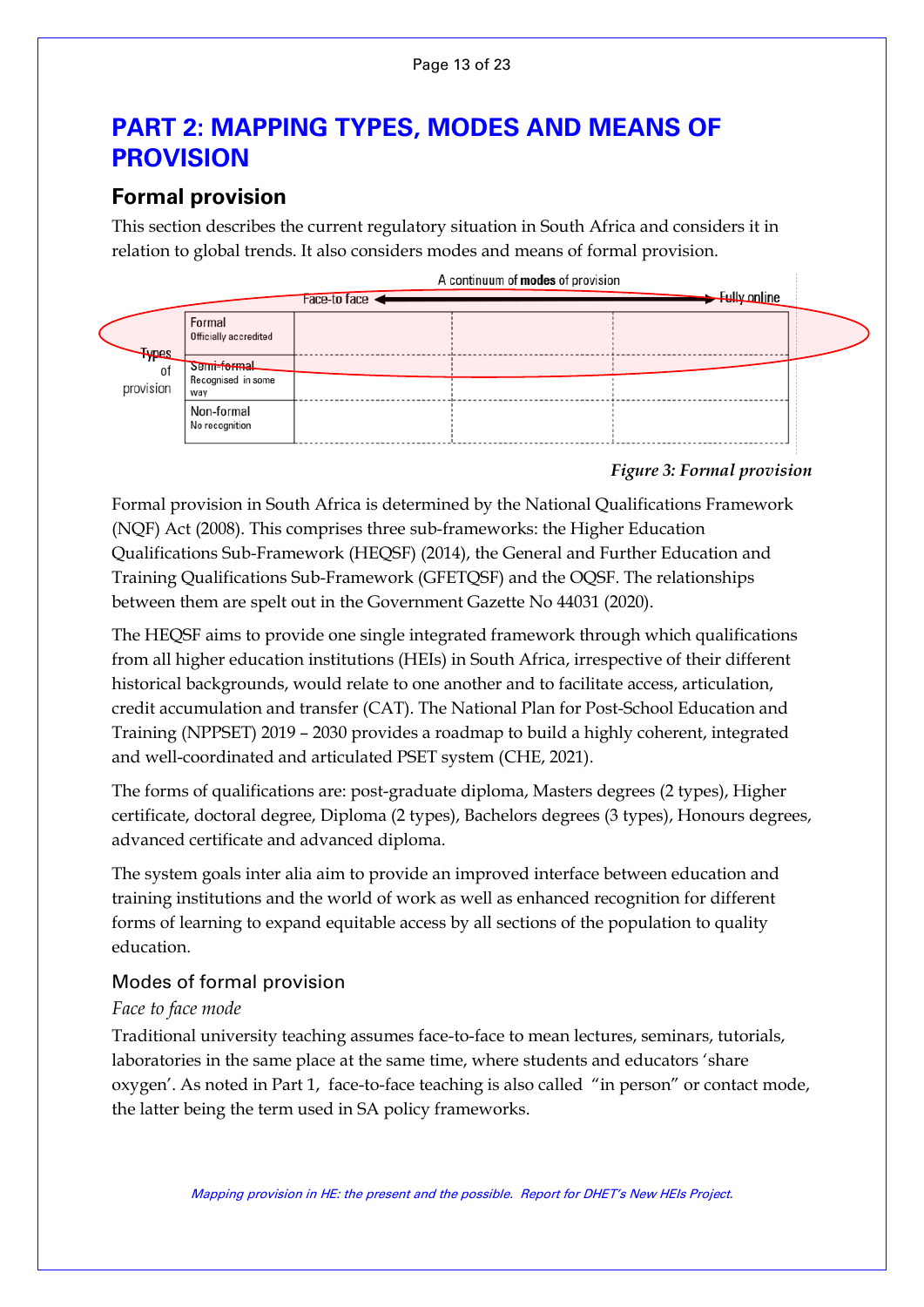#### Page 14 of 23

Sometimes a distinction is made between using or not using digital technologies in residential universities . When education is described as "digitally-mediated" or "technology-enabled", it is referring to face-to-face teaching supported by various kinds of technology.

#### *Online mode*

As described earlier, online modes of education can be fully or partially online, and can be online at a course or a programme level. This means that it is possible for a residential contact programme to include a fully online course; examples exist in South African universities.

It is worth bearing in mind that distance education does not equal online education in the sense that distance education can use other non – digital modes, such as paper course packs. On the other hand, a fully online programme or course can be offered as a distance course within certain parameters.

In the online mode the interaction between students and educators, and between students themselves takes place in virtual learning spaces, platforms known *inter alia* as virtual learning environments (VLEs) or online learning environments (OLEs).

Online teaching and learning may be synchronous where students and educators meet virtually at the same time. This is a design choice especially if video is used, as students generally have unequal access to data and connectivity. Time zones may also be a consideration.

Online teaching and learning may also be asynchronous where engagement happens at any time. Here interaction may be text only, or could include videos for students to watch in their own time. It is easier to design for low resource or inequitable contexts using asynchronous methods.

#### *Mixed mode*

Mixed modes are also referred to as **blended** or **hybrid**, as described earlier.

Modes can be mixed at the level of a qualification in which case the entire qualification is online (fully or partially depending on whether practical laboratory sessions and/or the exam is also online). In current policy frameworks this would be defined as distance mode.

Modes can also be mixed within a qualification where one course is offered online while the other courses are face to face.

A course or programme can be offered in **hyflex mode** whereby it is offered both face-toface and online simultaneously. In the most complete sense of hyflex provision, all students, whether in virtual or physical environments are able to engage with each other and the educator. This requires additional facilitation and is complicated to manage. A simpler hyflex version, where the class is taught in a physical environment and streamed synchronously to remote students who can see but not participate.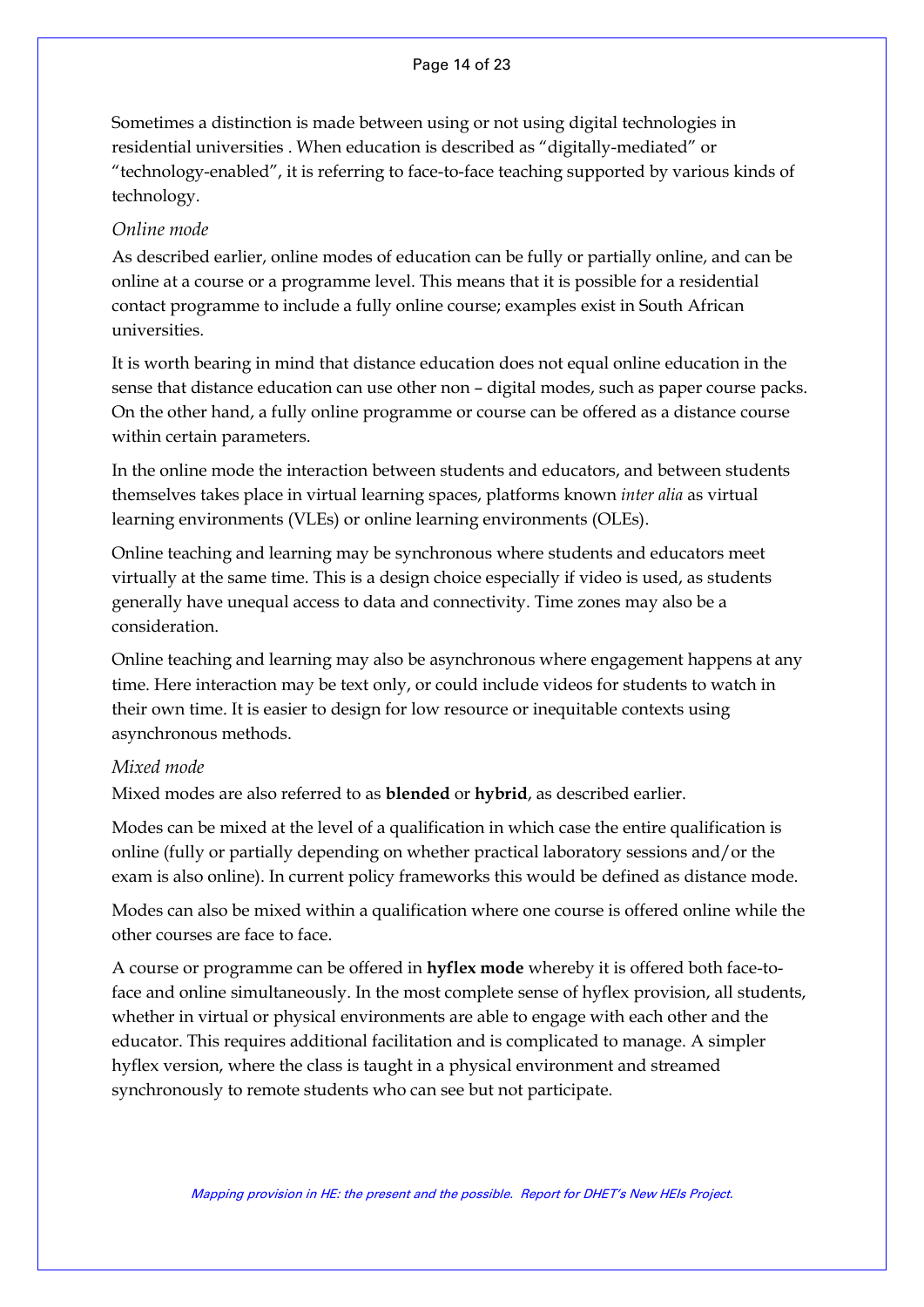Modes are increasingly mixed within a course or a class; this is called technology-enabled or digitally mediated; it is even sometimes called blended learning. These confusions of terminology are described earlier.

### <span id="page-14-0"></span>Means of formal provision

How is teaching and learning provision organised, prepared and designed?

In formal analogue university teaching, academics and tutors do everything, with perhaps, some advice from an appropriate academic development centre. In a pre- digital era they may have used technology such as overhead projectors. As the mode of the offerings change, new roles and new arrangements have come into existence

### *Platforms*

Learning management systems (LMS) are now essential infrastructure for all universities. Which platform is selected is a complex decision which includes whether the platform is intended to largely serve internal students and support blended learning, whether it is intended to support fully online degrees, or whether it is intended to do both. It is of note that external private platforms (such as Coursera) which were originally set up to support professional learning and open online courses, are now also used for full degree programmes by some universities internationally.

There are a number of technical, financial, legal and pedagogical complexities to be considered, in terms of, for example, the capabilities of platforms and linking to other systems: the costs, licenses and affordances involved and so on. This kind of infrastructure is essential in all universities; however introducing and maintaining them involves complex capabilities and may further differentiate an already stratified HE sector.

#### *New roles*

Different kinds of offerings require different capabilities. Academics and educators themselves find that their own teaching roles and relationships change; not only do they need new capabilities but they increasingly need to work in teams. A key role is that of a learning designer, who works with educators to design learning experiences, and has expertise in the kinds of technologies which can do so. Other roles include media specialists such as videographers, digital resource curators and so on. The imperatives of professional development are getting a great deal of attention in the scholarly and policy literature, with many universities, even in South Africa, requiring academics who teach to prove professional teaching competence.

#### *New arrangements*

As new capabilities are required, universities are making new arrangements to provide them.

Decisions about enabling emergent modes are taking place in a broader context where teaching and learning is becoming unbundled, thus aspects of educational provision are disaggregated into smaller parts which can be provided as distinct services.. Figure 4 below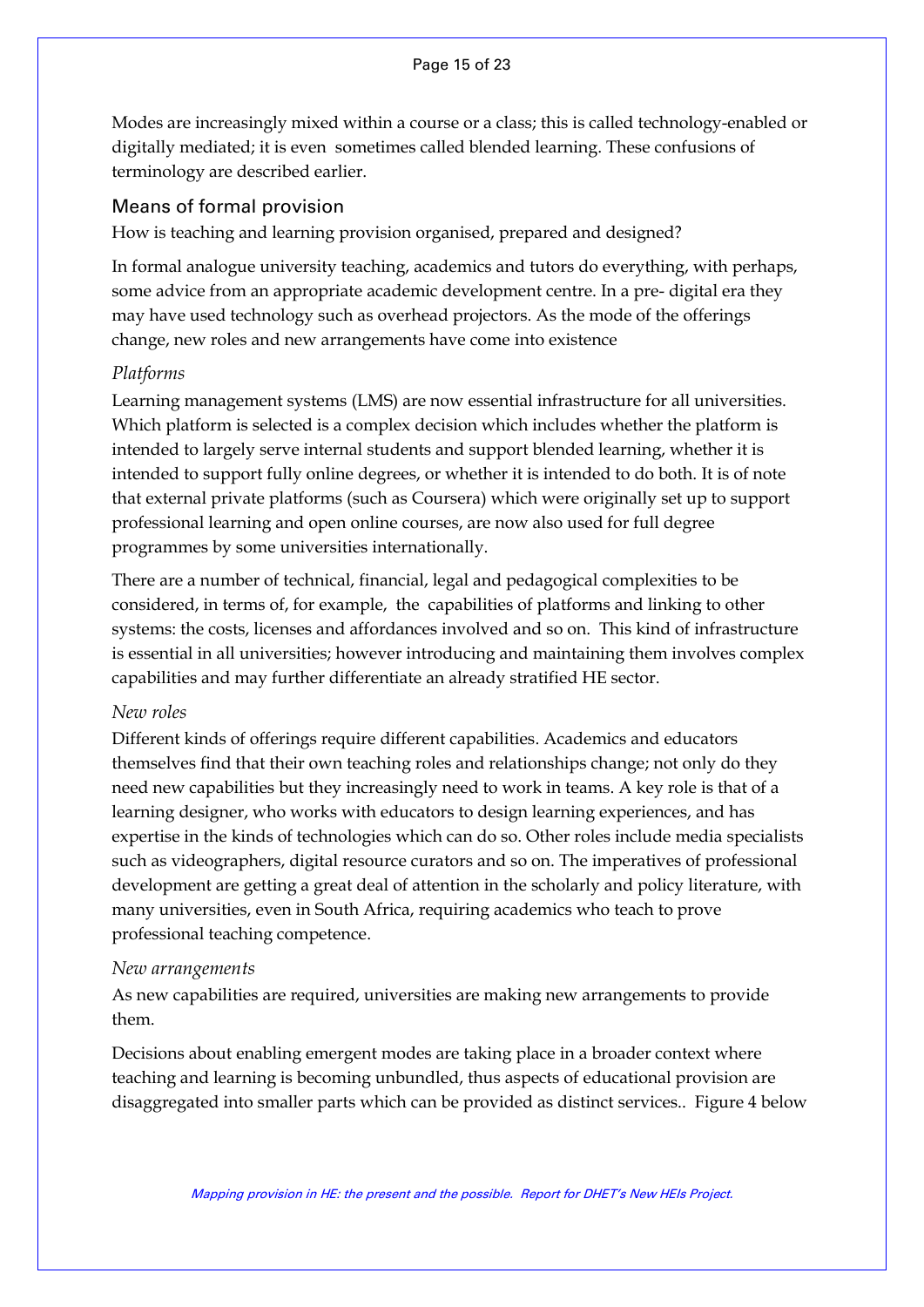shows the different components and services comprising online provision, each of which could be unbundled and offered by separate companies.

Many universities, including a number in South Africa, are developing arrangements with companies called **Online Programme Managers** (OPMs). In South Africa, these have generally been through "partnership models" whereby profits are shared by the university and the companies, but it is also possible that arrangements can be through fees-for-services models (Czerniewicz & Walji, 2019).



*Figure 4: Online education programme and course unbundled services*

The unbundling of online provision components has several implications including the rebundling of those parts into new forms of provision, and the delivery of those parts by providers outside the university introducing different types of relationships between public universities and private companies.

In South Africa, there is no national policy oversight of these arrangements with OPMs. The lack of attention risks the exploitation of universities, academics and students. It also risks further stratification of the sector in that only certain universities have the capacity to both develop in -house expertise and to form relationships with private companies. Better resourced institutions are therefore in a better position to develop more flexible forms of provision. The lack of oversight also has other consequences including that educationalspecific requirements may be omitted in more general regulations pertaining to data, privacy etc.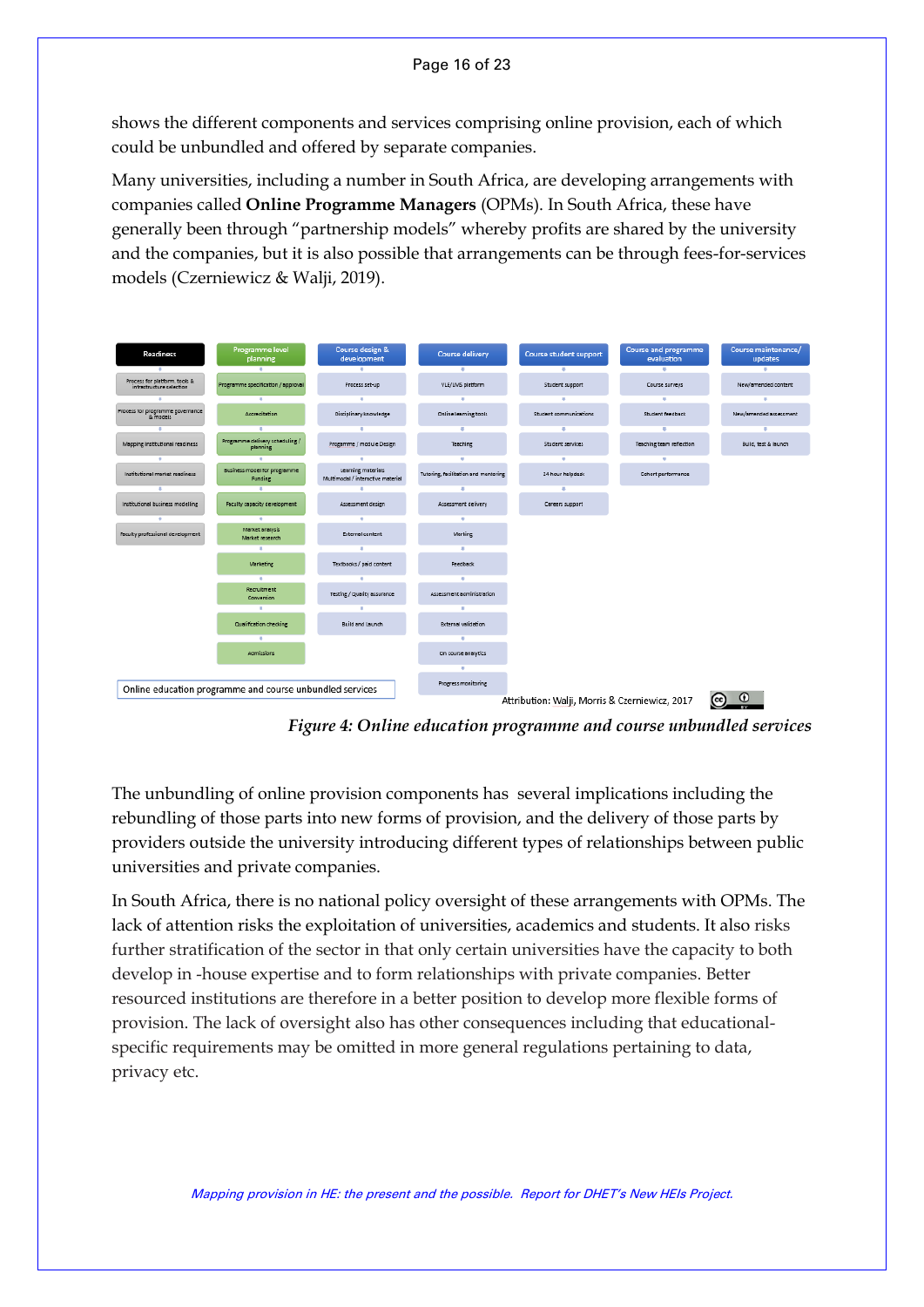These new arrangements are starting to receive scholarly attention, particularly in terms of the implications for state oversight. Researchers in the US (Cheslock et al., 2021) attribute the lack of oversight to eligibility ambiguity, presumption of full institutional control, and unknown operational details. They suggest that five existing regulations that could be modified to include oversight of OPM arrangements with universities: incentive compensation, program outsourcing, substantive change, written arrangements, and consumer protection. They also argue that new policies are needed, some of which are underway in the US: these pertain to transparency, the disclosure of information and privacy. Attention to the relevant SA regulations is urgently required in order for some fairness across the sector.

The sector is seeing the growth of in-house development, even when working with private companies. Such i**nhouse** capacity building sees the retraining of staff and the employment of staff with new skills sets. It also sees the creation of new structures and / or the reorganization of existing structures (see Czerniewicz, 2021).

Universities may form **consortia** to share services ranging from infrastructure to staff development (as per this [example](https://educationalist.eu/one-for-all-and-all-for-one-a-nationwide-vision-of-inter-institutional-faculty-development-3c194ecfbfb9) in Portugal). Universities already set up and pay for national bodies to provide shared infrastructure, as in the case of SA's [Tertiary Education](https://www.tenet.ac.za/)  [and Research Network.](https://www.tenet.ac.za/)

#### *Full degrees on private online platforms*

In countries outside South Africa, fully accredited degrees are available on private online platforms (known as MOOC platforms, even though they are no longer massive nor do they only offer open courses!). Compared to traditional degrees such degrees are described as: likely to be less expensive; more flexible; probably stackable; with many courses free to audit with an application process which can be more relaxed (Shah, 2018). In 2022, there were more than 70 legitimate online degrees listed on the aggregator Class Central (Ledwon & Ma, 2022). Such degrees would go through the usual quality – assurance processes of their awarding institutions. Although these degrees are less expensive than their face-to-face equivalents at their provider universities, they are still expensive in South African terms.

### <span id="page-16-0"></span>**Semi-formal provision**

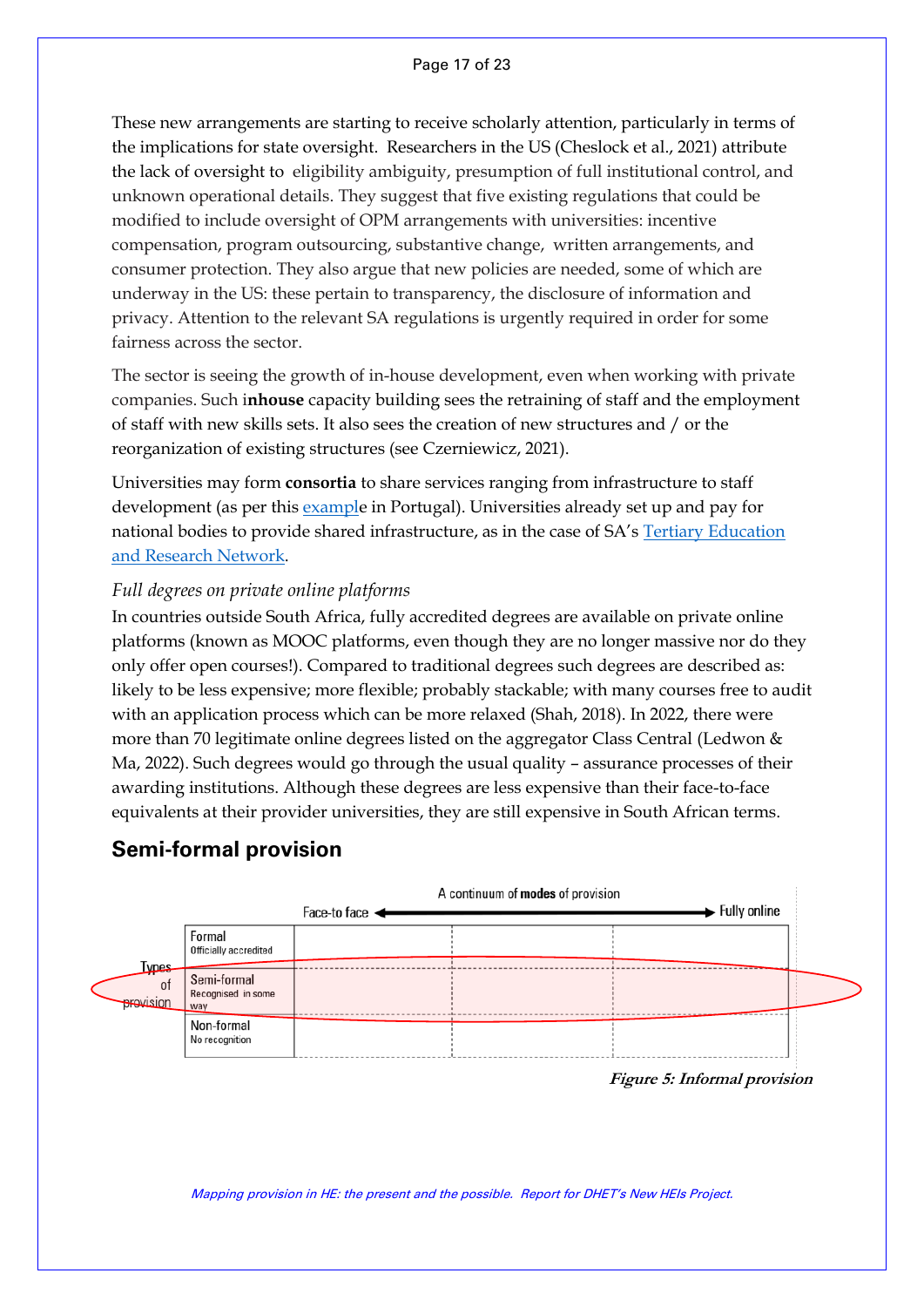Semi-formal provision is receiving a great deal of attention including from international bodies such as UNESCO, the ILO and the OECD. The issues being raised everywhere pertain to quality assurance, recognition and regulation.

Semi-formal provision is settling into a focus on professional learning to individuals, companies and governments. The pandemic saw the growth of online courses by business and governments around the world potentially creating competition with public providers who had historically provided offerings for them.

When semi- formal provision through MOOCs began a decade ago, courses were primarily created by universities, who share/d profits made. Now an increasing number of MOOCs is being created by companies themselves together with the platform providers. It is of interest that the majority of the new courses launched on Coursera in 2021 are not developed by universities and that businesses are their major growth area .

#### *Open online courses*

Open online courses are described as open because they are open at the point of entry, i.e. open to access; there are no entry requirements.

Open courses have always existed in the traditional face-to-face sphere in the form of short courses, whether digital or not. These are certified by the awarding institution, in that the institution which offers the course provides a certificate, sometimes simply of attendance. Recognition by educational institutions is called credentialization, and commonly exists in digital form. Some South African universities have separate structures for the provision of short courses and use them as revenue-generating opportunities.

Such short courses are not as a rule, recognised as credit bearing or providing access to formal qualifications. Some universities in South Africa apparently do allow Senate Accredited Short Learning Programmes (SLPs) where a module is offered as a SLP, to accumulate to a 'partial portion' of a qualification.

Open courses provide access at course level unlike formal qualifications which are set up to provide access to entire programmes and qualifications. Although it is in fact possible for individuals to take stand-alone formal courses, this is rare and may require entry requirements being satisfied.

While open online courses are generally still known as MOOCs they are no longer massive in the sense of very large numbers of students; they do however have larger student numbers than traditional contact offerings. Nevertheless they have flourished with MOOCs reaching 220 million learners, excluding China, when reviewed at the end of 2021 (Shah, 2021)

Open does not automatically mean free. Such courses used to be promoted as free, but current business models promote certified and paid forms of the courses. Many of these courses are still free-to-audit although this is not widely marketed nor easy to find when registering for a course [\(Class Central](https://www.classcentral.com/) does provide a list of such courses). Free-to-audit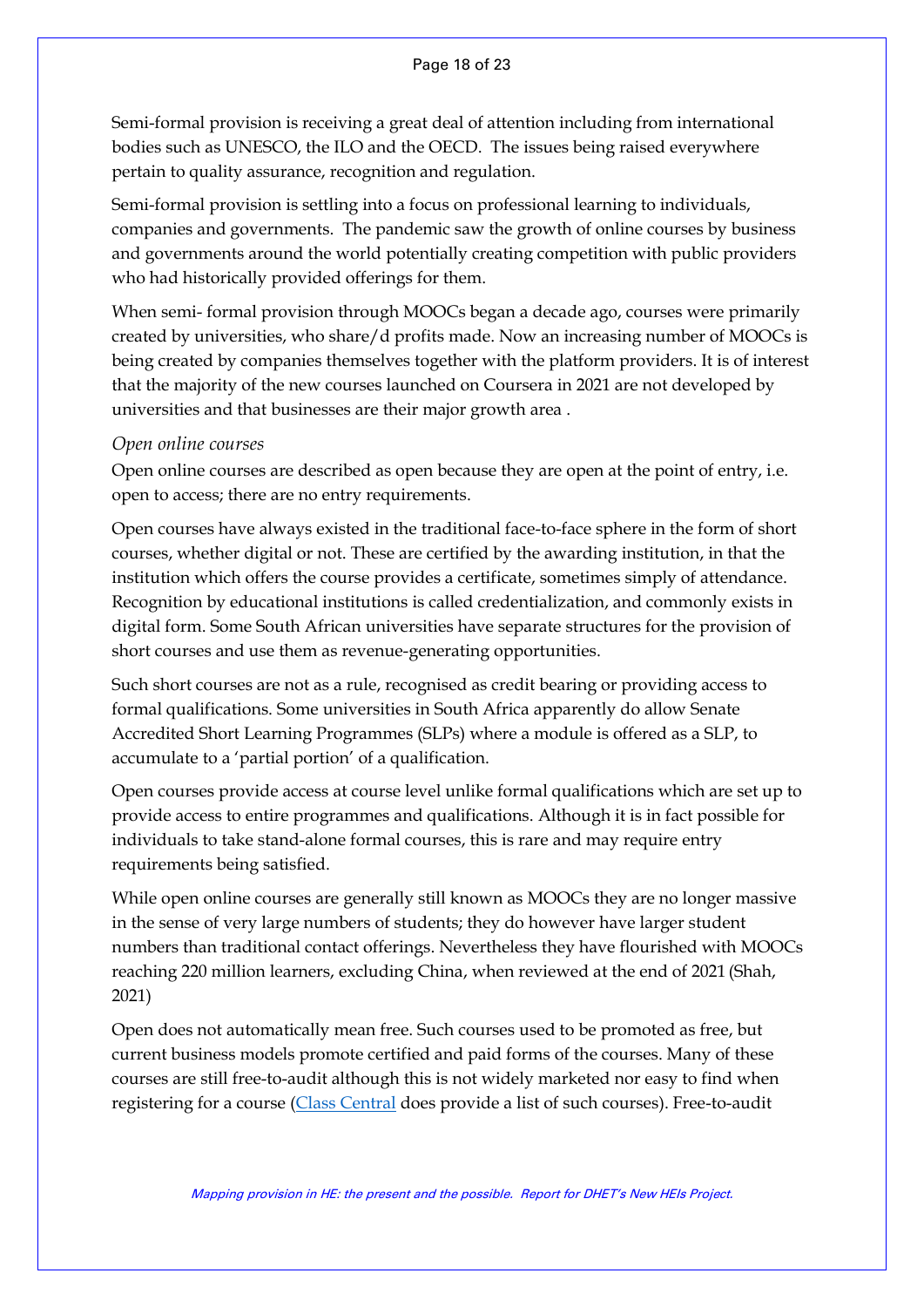courses do not provide certificates and limit access to assessment and nor interaction with fellow participants.

#### *Combinations of open courses*

Open courses can be combined in various ways; commonly known as being **stackable**. This is an emergent space where there is vying for stackable combinations and forms to become dominant as well as for brand names to become proprietary eponyms (the way that "to google" has become a generic term for searching online, when Google is one very rich private company, and there are other many search engines available).

Nano-degrees are combinations of vocational courses offered by Udacity, which states explicitly that these are offered with industry partners and are not accredited.

Specialisations are offered by Coursera (presently more than three hundred of these).

Micro masters are offered by EdX 2U and others and are not formally accredited qualifications as in the formal sphere.

Expert Tracks are offered by the Futurelearn platform as a set combination for specialist skills. Students receive digital certificates

### *Recognition of semi-formal offerings*

Mechanisms for quality assuring semi-formal offerings particularly microcredentials are receiving a great deal of attention in the US, UK and Europe. This is partly for quality assurance purposes, to establish legitimacy and to ascertain whether credits can be allocated as gateways into formal programmes.

New Zealand is the only country to have included micro-credits on a qualifications framework, with the New Zealand Qualifications Framework (NZQA) issuing equivalence statements showing credit value and level for recognition onto the NZQA and microcredentials and published in a [register.](https://www.nzqa.govt.nz/nzqf/search/microcredentials.do)

Other mechanisms for quality assurance are described in the HEQSF Review Report (CHE, 2021) in more detail and include: The New Paradigms in Recognition (PARADIGMS) Project; agencies such as the Scottish Credit and Qualification Agency and the European Credit Transfer Service (ECTS) and ACE CREDIT which arrange for peers to review nonformal learning programmes to make recommendations for credit equivalency in relation to formal post-secondary education; independent agencies being granted authority to accredit non-formal courses using transparent criteria; the use of standards against which international qualifications can be compared such as those envisaged in the Groningen Declaration Network and the UNESCO Global Convention on the Recognition of Qualifications, described above.

It is already the case that accredited courses are being made freely available. Some of these are intended to provide tasters to an accredited programme. Others are courses which are part of a qualification, which may be converted to credit amounting to around one semester of a master's degree programme, some at multiple institutions. In order to convert MOOC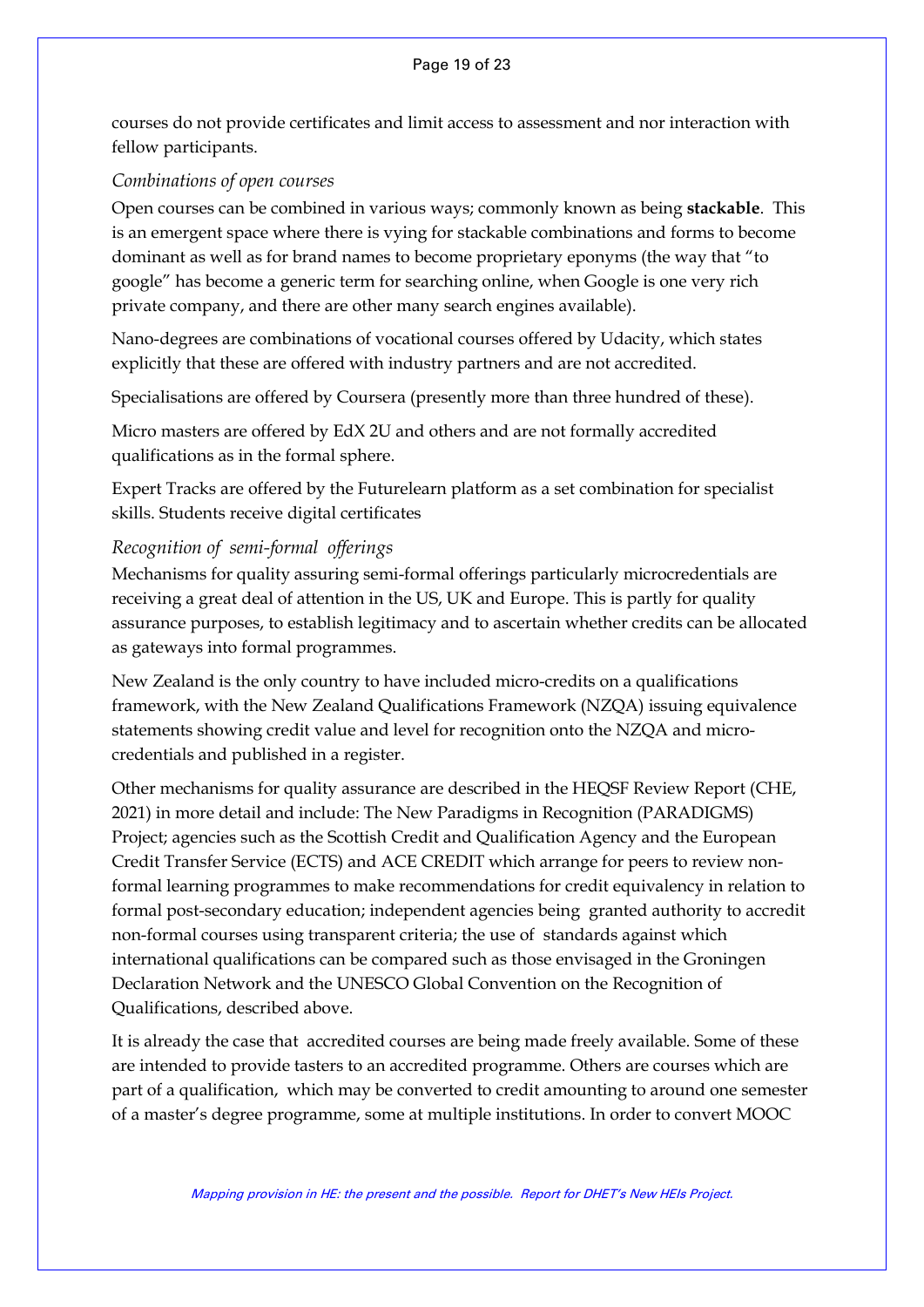coursework into university credit, the student has to be enrolled in a programme at a university (Shah et al., 2021).

#### <span id="page-19-0"></span>Modes of provision for semi-formal offerings

Semi-formal offerings with microcredentials, badges and so on are generally assumed to be offered online. It would be unusual for these to be blended within a course, or hybrid across a set of courses.

#### <span id="page-19-1"></span>Means of provision for semi-formal offerings

Semi-formal forms of provision are sometimes offered through individual institutions' learning management systems. Thus professional development short courses certified by the university may use the internal learning management system. This means that, for universities now, the choice of LMS has to consider supporting face-to-face students on traditional programmes, as well as semi-formal offerings in hybrid and fully online modes. Universities are turning to global platforms especially in this latter regard.

There are numerous online platforms which have been scrambling for dominant position, with a handful of dominant players having entrenched themselves at the lead during the pandemic. By the end of 2021 there were 19,400 courses offered through the MOOC ecosystem, and during that year alone providers launched over 3,100 courses and 500 microcredentials (Shah, 2021).

Significantly in 2021 two events signaled the extent to which this type of provision is in the hands of the private sector. Coursera went public, listing on the New York Stock Exchange; in brief, Coursera has a responsibility to shareholders to produce a profit which clearly determines its strategy.

For those who hoped that platform providers could serve public interests as their priority, the sale of EdX to 2U was a shock. EdX was the only significant non-profit organization in this educational ecosystem. By acquiring EdX, 2U added to its range of offerings which include short courses through the (previously) South African company GetSmarter which had been bought in 2017 for \$103 million. Interesting the merged company is using the brand EdX going forward, thus leveraging EdX's reputation as a non-profit organisation although this is no longer the case.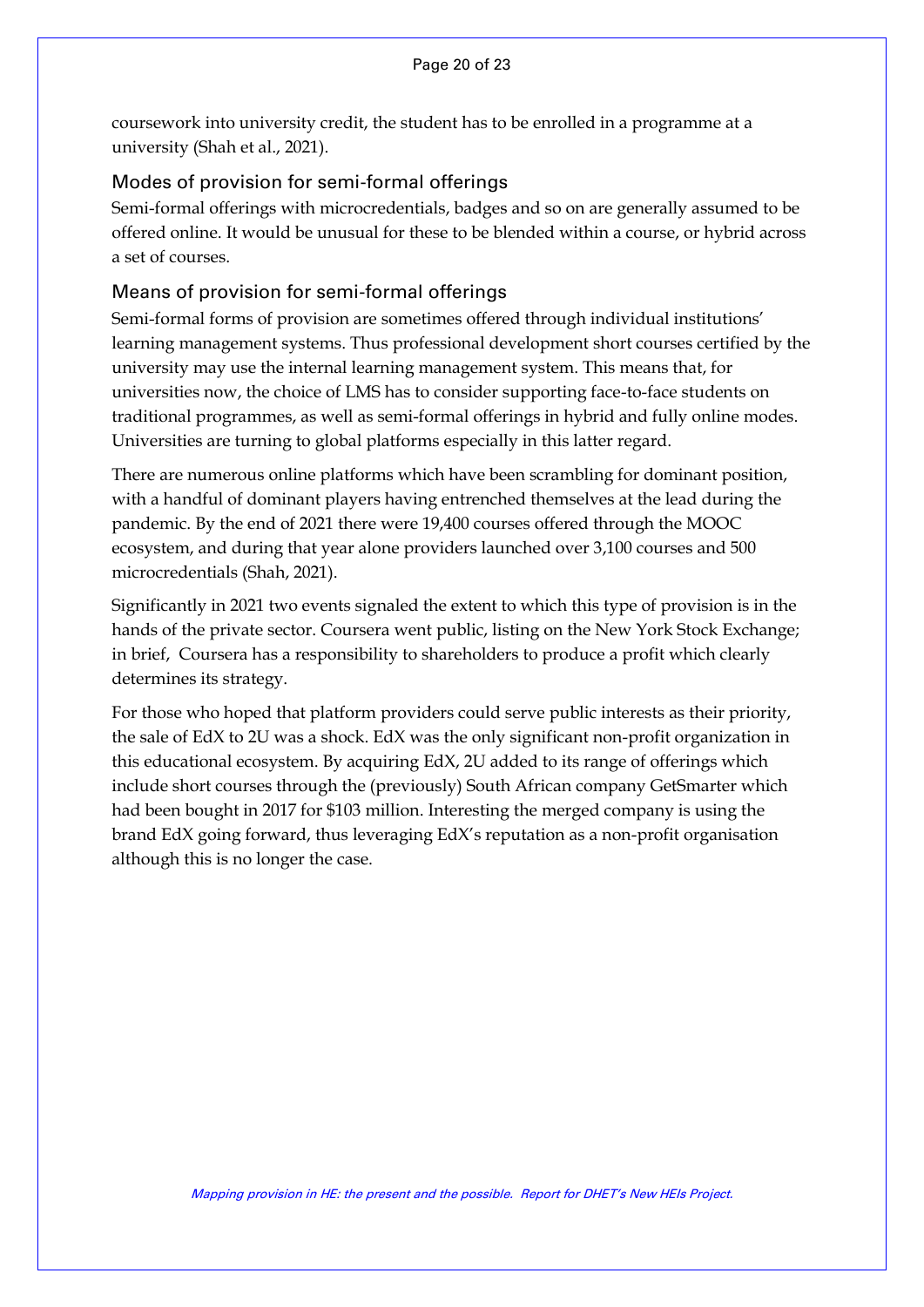#### Page 21 of 23

From the perspective of the platform, these stepped offerings also reflect increased monetization.





### <span id="page-20-0"></span>**Non-formal and informal provision**

Non-formal provision exists in similar forms to other forms of provision, although they are less likely to be hybrid. For example a summer school class is a face-to-face form of non formal provision, as is a uncertified free-to audit MOOC course. Neither have any formal of credentialing attached to them. This is less likely to be the case for a blended course or a hybrid programme, both of which are more likely to be accredited or certified.

Non-formal provision can be either paid for, or free. Summer school courses are paid for, while free-to-audit online classes are not. Although MOOCs have shifted their models to encourage payment, it is still possible to ignore the prompts for payment, and freely audit MOOC courses. In 2022 there were 1,600 completely free courses on the Coursera catalogue alone.

Informal learning happens in informal community or family settings, likely more in face to face settings, although of course possible virtually.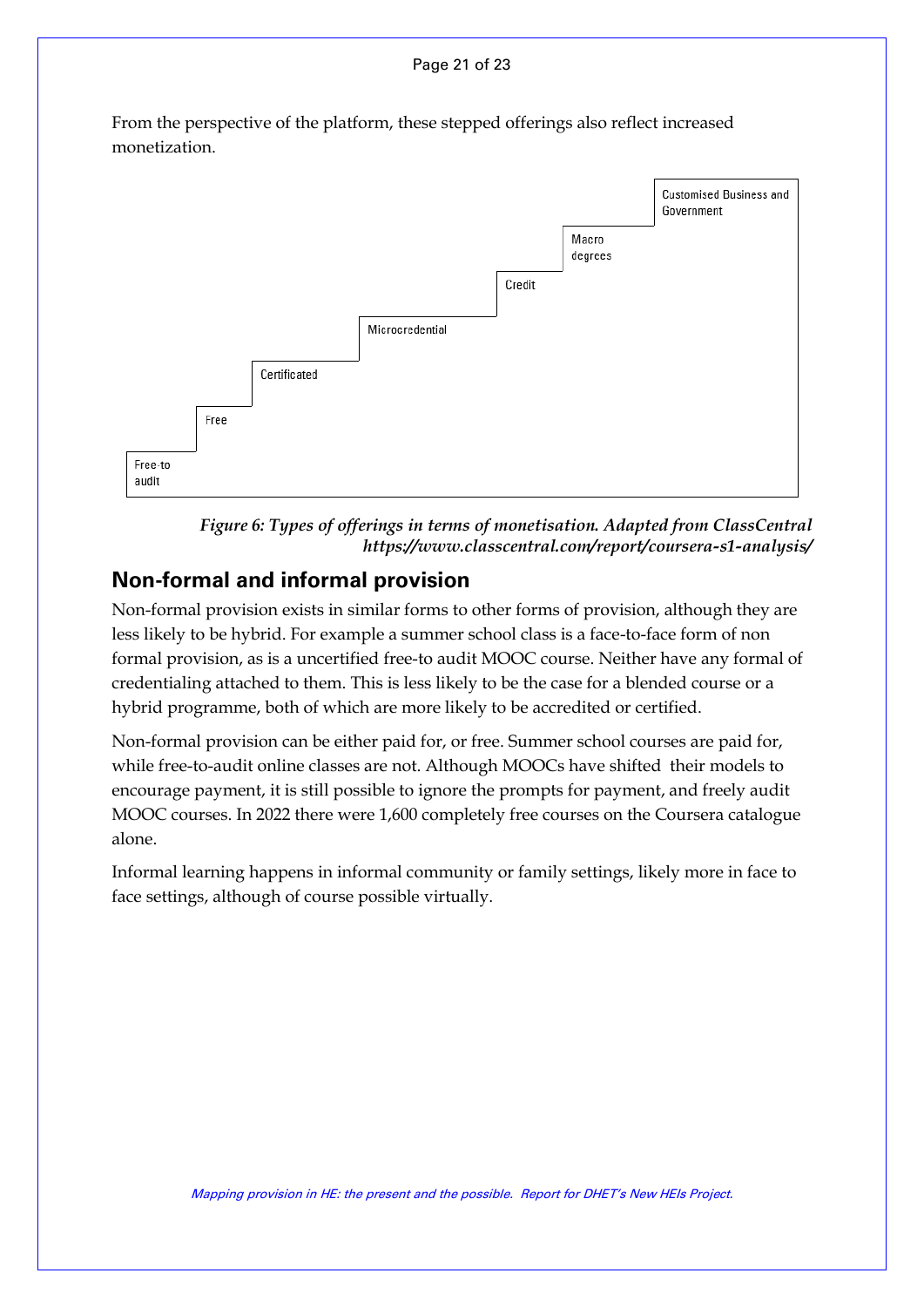# <span id="page-21-0"></span>**CONCLUSION: POLICY IMPLICATIONS**

To summarise, the focus of provision in HE is now on hybrid modes of provision and on new types of semi-formal types of provision which articulate with existing formal types of provision.



*Figure 7: the focus of new forms of hybrid flexible provision*

In order to enable the provision of these new types and modes of provision, DHET will need to address a number of policy and regulatory matters.

- 1. Review categories for modes of provision as the present categories of contact and distance are no longer fit for purpose.
- 2. Create mechanisms for existing qualifications frameworks to include microcredentials in their various guises.
- 3. Ensure that specific criteria pertaining to blended and online provision are incorporated into existing quality assurance frameworks.
- 4. Regulatory attention will also need to provide oversight of relationships with private companies, particularly OPMs. Regulatory considerations would include transparency of arrangements, data ownership and sovereignty; as well as the disclosure of information and privacy. DHET would need to work with other national structures to ensure that educationally specific considerations are included in relevant policies.

In conclusion, the emphasis of future provision is on flexibility. It is beyond the scope of this paper to elaborate on the discourses regarding flexibility; suffice to say that there are contestations about the purposes and ends which flexibility serves. The tensions pertain to the extent to which flexibility serves narrow instrumentalist ends, and the extent to which it genuinely affords openness and access. These issues would need elaboration when policies are developed as such policies would need to ensure that, in an unbundled and emergent provisions' sphere, public education does not serve private interests; rather that private companies should serve the needs of public HE and of all students. Similarly, policy frameworks should work against technology affordances being subsumed into growing surveillance capitalism business models but rather be leveraged for pedagogical and public interest ends.